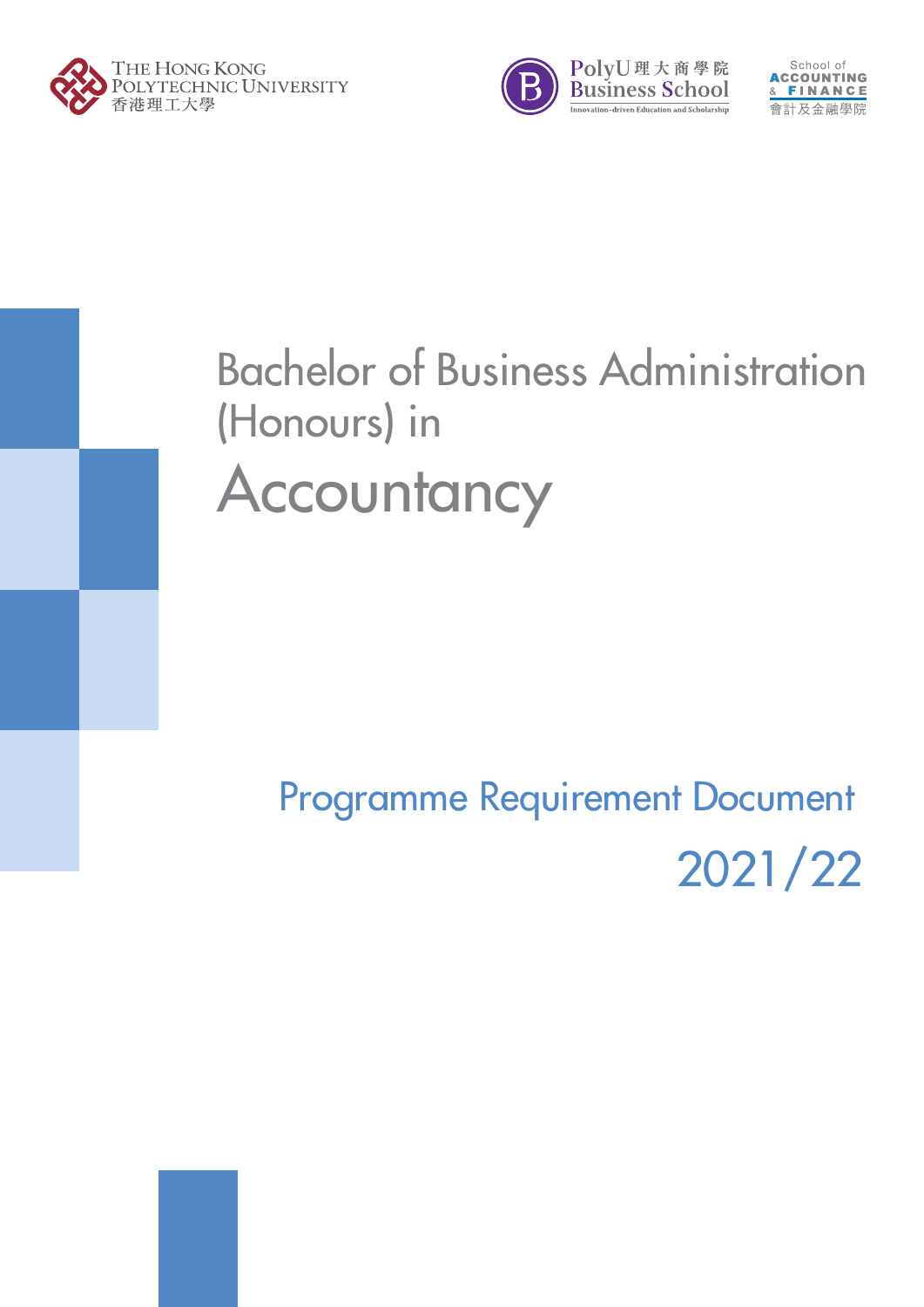## **Faculty of Business**

#### **Bachelor of Business Administration (Honours) in Accountancy Programme Requirement Document**

#### **(For the cohort of students admitted in the 2021/22 academic year)**

*\*This document is subject to review and changes which the programme offering Department/University can decide to make from time to time. Students will be informed of the changes as and when appropriate.*

#### **Table of Contents**

| 1) General Information                                     |    |
|------------------------------------------------------------|----|
| 2) Aims, Learning Outcomes and Objectives of the Programme |    |
| 3) Admission and Registration                              | 5  |
| 4) Curriculum Structure                                    | 6  |
| 5) Work-Integrated Education                               | 12 |
| 6) Examination and Assessment                              | 15 |
| 7) Academic Advising                                       | 17 |
| 8) Code of Conduct for Students in the Faculty of Business | 19 |

**This Programme Requirement Document should be read in conjunction with the [Student Handbook](https://www.polyu.edu.hk/ar/web/en/for-polyu-students/student-handbook/index.html) of the relevant year and the latest version of the [Handbook on](https://www.polyu.edu.hk/ar/web/en/for-polyu-students/academic-regulations/index.html)  [Academic Regulations for Taught Programmes \(Version for University Calendar\).](https://www.polyu.edu.hk/ar/web/en/for-polyu-students/academic-regulations/index.html)**

**August 2021**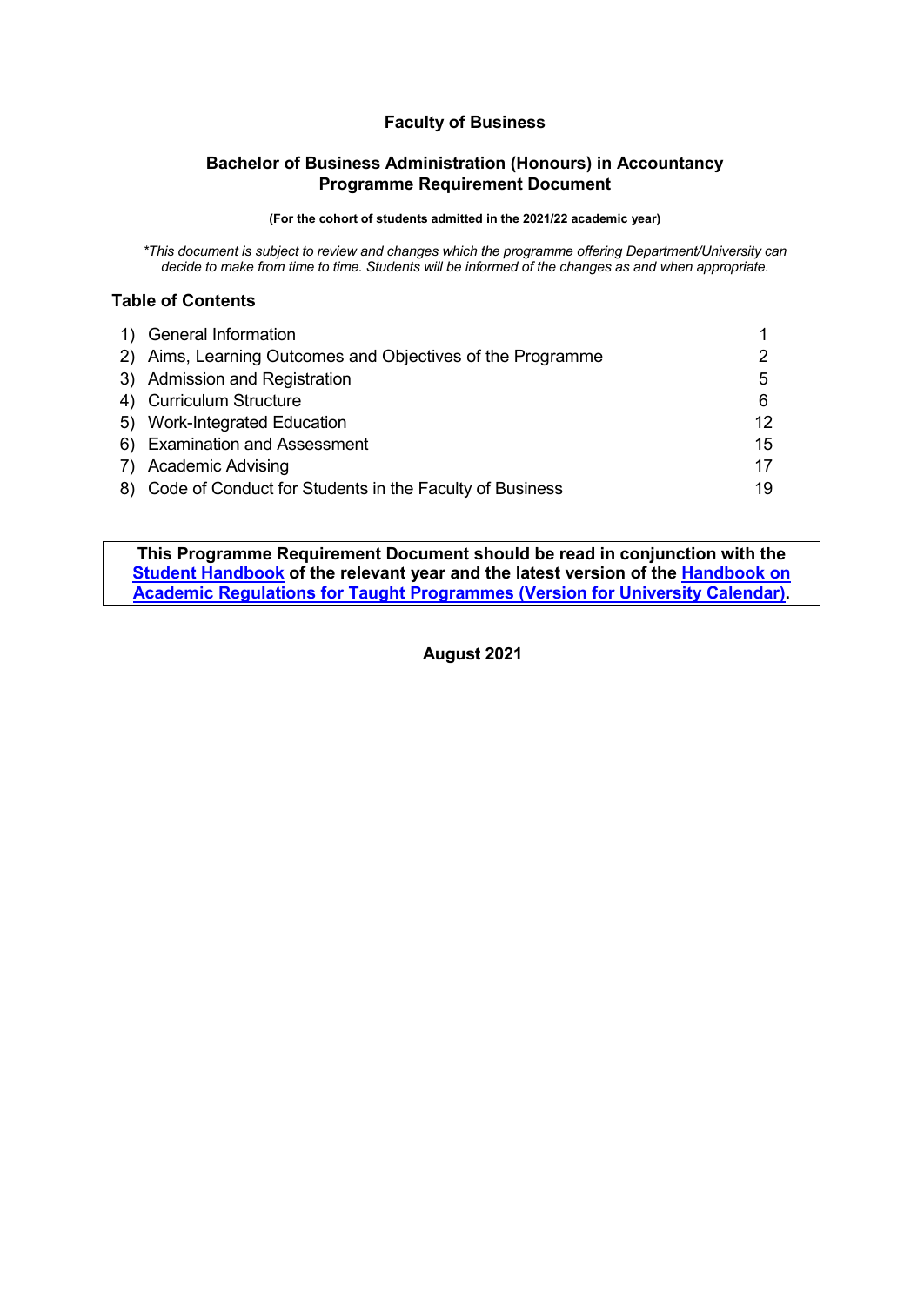## **1) GENERAL INFORMATION**

#### **Programme Title**

Bachelor of Business Administration (Honours) in Accountancy 會計學(榮譽)工商管理學士學位

| <b>Programme Code</b>                                                            |  | 02402-BAC | 02402-SYA<br>(For advanced standing<br>students admitted to<br>senior year places) |
|----------------------------------------------------------------------------------|--|-----------|------------------------------------------------------------------------------------|
| <b>Normal Duration</b>                                                           |  | 4 years   | 2 years                                                                            |
| <b>Credit Requirement</b>                                                        |  |           |                                                                                    |
| Academic credits                                                                 |  | 120       | 69^                                                                                |
| <b>Training Credits for Work-Integrated</b><br>$\blacksquare$<br>Education (WIE) |  | 3         | 3                                                                                  |

*^ Depending on an individual's academic merits, the credit requirement for graduation is between 60 and 75.* 

#### **Mode of Attendance:** Full-time

#### **Host Department**

School of Accounting and Finance (AF)

#### **Final Award**

BBA (Hons) in Accountancy 會計學(榮譽)工商管理學士

#### **Programme Management:**

| Programme Leader           | Mr Percy Wong   | percy.wong@polyu.edu.hk   |
|----------------------------|-----------------|---------------------------|
| Assistant Programme Leader | Mr Raymond Chan | chan.raymond@polyu.edu.hk |

## **Professional Recognition:**

The programme is accredited by the Hong Kong Institute of Certified Public Accountants (HKICPA) and the curriculum meets the exemption requirement of the Qualification Programme, if students have taken the relevant subjects. Subject to accreditation assessment, graduates are eligible to enter the CPA Programme of CPA Australia. They also receive maximum exemption of 9 papers from the professional examinations of the Association of Chartered Certified Accountants (ACCA), if they have taken the relevant subjects.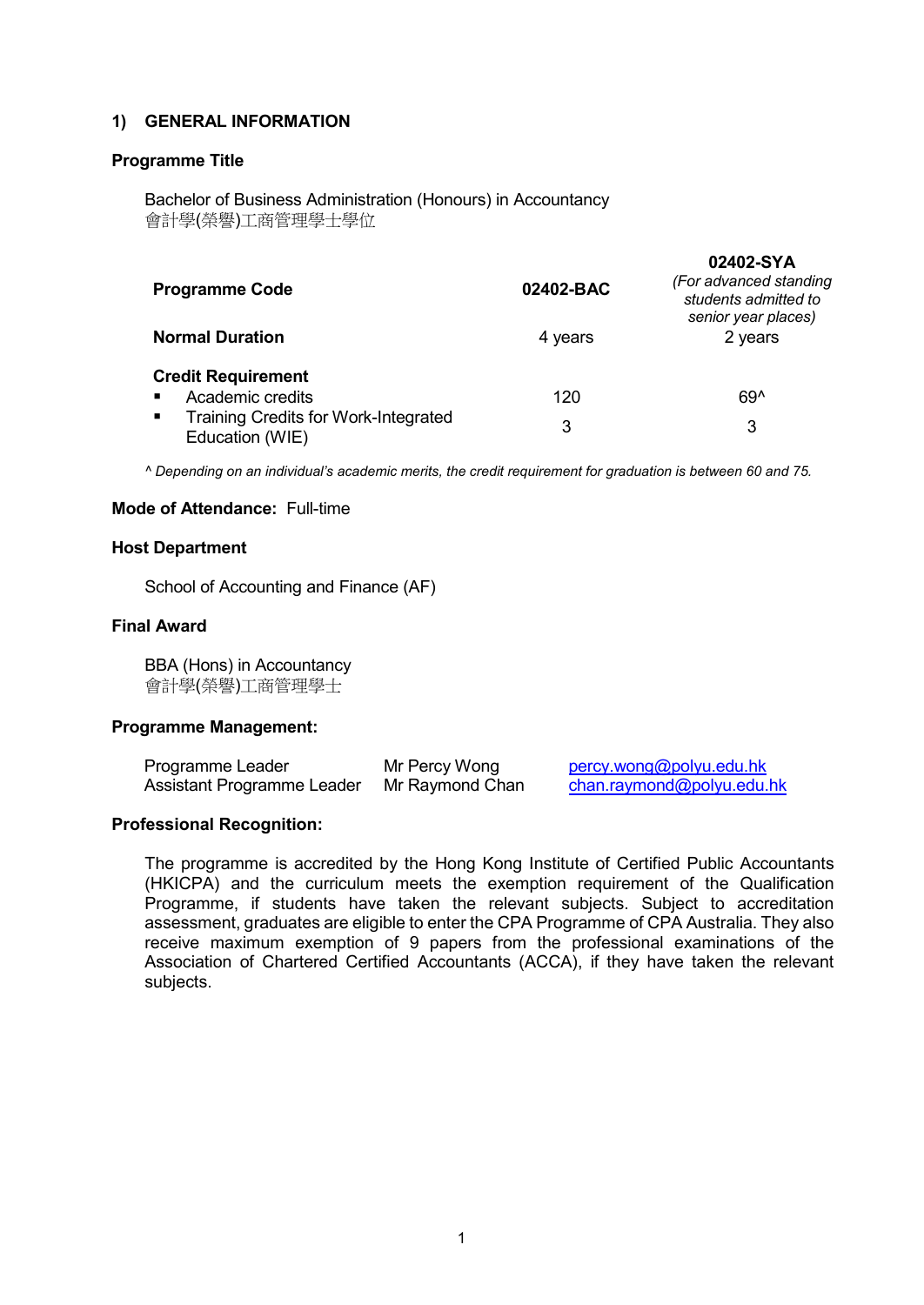## **2) AIMS, LEARNING OUTCOMES AND OBJECTIVES OF THE PROGRAMME**

The BBA (Hons) in Accountancy is part of the BBA (Hons) Scheme. The Learning Outcomes of the PolyU BBA are driven directly by the mission of the University and the Faculty of Business. The Learning Outcomes and Learning Objectives set out below therefore represent a balance between the continuing need for 'practicality' in programmes and the pressing need for 'whole person development' of students.

## 2.1 Programme Aims

This programme provides students with a well-rounded business education and an opportunity to specialise in accounting. They are provided with an integrated academic foundation for careers as accountants with the required competencies, independence of mind, objectivity and ethical awareness.

#### 2.2 Learning Outcomes and Objectives

Learning Outcomes provide a broad description of the intellectual abilities, knowledge, skills and attributes to be developed in all students. There are two types of outcomes – 'generic' and 'business and management-specific'. Underpinning each Learning Outcome, there are Learning Objectives that set out specifically what students are expected to achieve or perform at the end of their studies.

| <b>Outcomes</b> |                                                 | <b>Corresponding</b><br><b>institutional</b><br>outcome /<br>graduate attribute |   | <b>Learning Objectives</b>                                                                                                                                     |
|-----------------|-------------------------------------------------|---------------------------------------------------------------------------------|---|----------------------------------------------------------------------------------------------------------------------------------------------------------------|
|                 | <b>Generic Learning Outcomes</b>                |                                                                                 |   |                                                                                                                                                                |
| 1               | <b>Communication</b><br><b>Skills</b>           | Effective<br>communicator                                                       | a | Communicate<br>effectively in English at a<br>level<br>appropriate for<br>business purposes<br>and<br>general<br>conversation                                  |
|                 |                                                 |                                                                                 | b | Communicate effectively in Chinese at<br>level<br>a<br>appropriate for<br>business purposes<br>and<br>general<br>conversation                                  |
| $\overline{2}$  | <b>Global Outlook</b>                           | Competent<br>professional (global<br>outlook)                                   | a | Recognize the increasing integration of the world<br>economy                                                                                                   |
|                 |                                                 |                                                                                 | b | understanding of international<br>Demonstrate<br>an<br>marketing situations and examine how they may affect<br>business decisions                              |
|                 |                                                 | Socially responsible<br>global citizen                                          | C | Demonstrate a global outlook and understand cultural<br>diversity, globalization in management issues                                                          |
|                 |                                                 | Competent<br>professional<br>(professional<br>competence)                       | d | Demonstrate an understanding on the applications and<br>implications of the latest technologies to practices and<br>decisions pertaining to the global economy |
| 3               | <b>Critical and</b><br><b>Creative Thinking</b> | <b>Critical thinker</b>                                                         | a | Apply critical thinking in different business contexts                                                                                                         |
|                 |                                                 |                                                                                 | b | Demonstrate creative thinking in idea expression and<br>presentation                                                                                           |

On graduating from the BBA programme all students will be able to: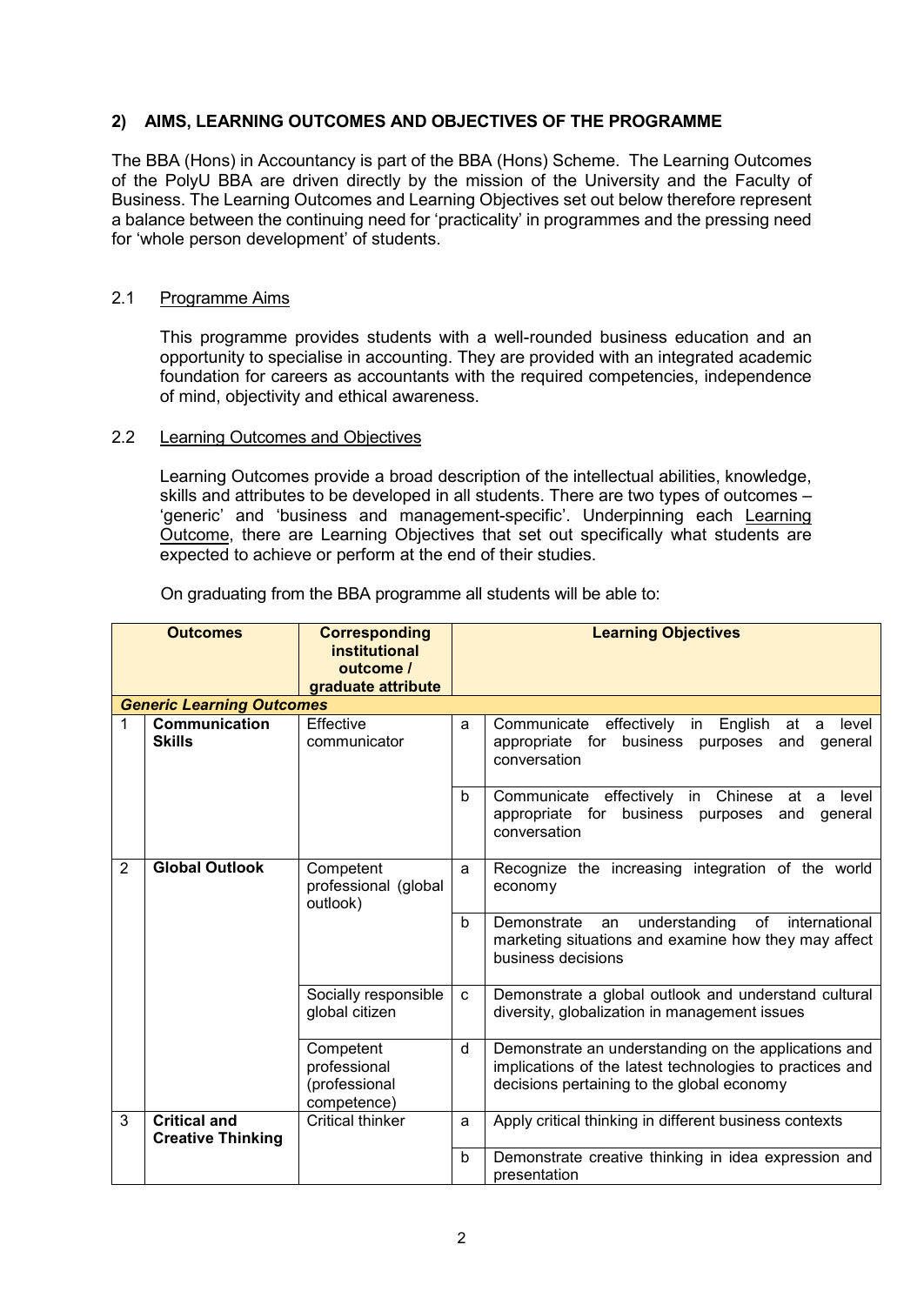|                | <b>Outcomes</b>                                               | <b>Corresponding</b><br><b>institutional</b><br>outcome /<br>graduate attribute |   | <b>Learning Objectives</b>                                                                                                                                                 |
|----------------|---------------------------------------------------------------|---------------------------------------------------------------------------------|---|----------------------------------------------------------------------------------------------------------------------------------------------------------------------------|
|                |                                                               | Competent<br>professional<br>(professional<br>competence)                       | C | Demonstrate an understanding on the applications and<br>implications of the latest technologies to practices and<br>decisions pertaining to critical and creative thinking |
| 4              | <b>Ethical Reasoning</b>                                      | <b>Ethical leader</b><br>(ethical reasoning)                                    | a | Identify and respond appropriately to ethical issues as<br>they arise in different business settings                                                                       |
|                |                                                               | Socially responsible<br>global citizen                                          | b | Analyze ethical issues as they arise generally within the<br>framework of corporate social responsibility                                                                  |
|                |                                                               | Competent<br>professional<br>(professional<br>competence)                       | C | Demonstrate an understanding on ethical issues with<br>respect to the applications of the latest technologies in<br>business contexts                                      |
| 5              | Entrepreneurship<br>and Innovation                            | Competent<br>professional<br>(entrepreneurship)                                 | a | Develop an entrepreneurial mindset in exploring a<br>business solution in a freshman group project                                                                         |
|                |                                                               |                                                                                 | b | Identify business opportunities and innovative ideas<br>with the support of professional-specific skills and<br>knowledge                                                  |
|                |                                                               | Competent<br>professional<br>(professional<br>competence)                       | c | Demonstrate an understanding on the applications and<br>implications of the latest technologies to inform<br>entrepreneurship and innovation                               |
|                |                                                               | <b>Business and Management-specific Learning Outcomes</b>                       |   |                                                                                                                                                                            |
| 6              | Information<br><b>Technology and</b><br><b>Data Analytics</b> | Competent<br>professional<br>(professional<br>competence)                       | a | Apply information technologies in solving business<br>effectiveness<br>problems<br>and evaluate their<br>and<br>managerial implications                                    |
|                |                                                               |                                                                                 | b | Analyze and tackle business problems using various<br>types of business analytics tools                                                                                    |
| $\overline{7}$ | <b>Accounting &amp;</b><br><b>Finance</b>                     | Competent<br>professional                                                       | a | Prepare and analyze financial reports for organizations                                                                                                                    |
|                |                                                               | (professional<br>competence)                                                    | b | Apply basic financial theories and understand the<br>operations of financial markets                                                                                       |
|                |                                                               |                                                                                 | С | Demonstrate an understanding on the applications and<br>implications of the latest technologies to practices and<br>decisions pertaining to accounting and finance         |
| 8              | <b>Value Creation</b>                                         | Critical thinker;<br>Innovative problem<br>solver                               | a | Appraise the economic values created in the allocation<br>of resources                                                                                                     |
|                |                                                               |                                                                                 | b | Identify and analyze the means by which values are<br>created in goods and services in marketing                                                                           |
|                |                                                               | Competent<br>professional<br>(professional<br>competence)                       | С | Demonstrate an understanding on the applications and<br>implications of the latest technologies to practices and<br>decisions pertaining to the value creation processes   |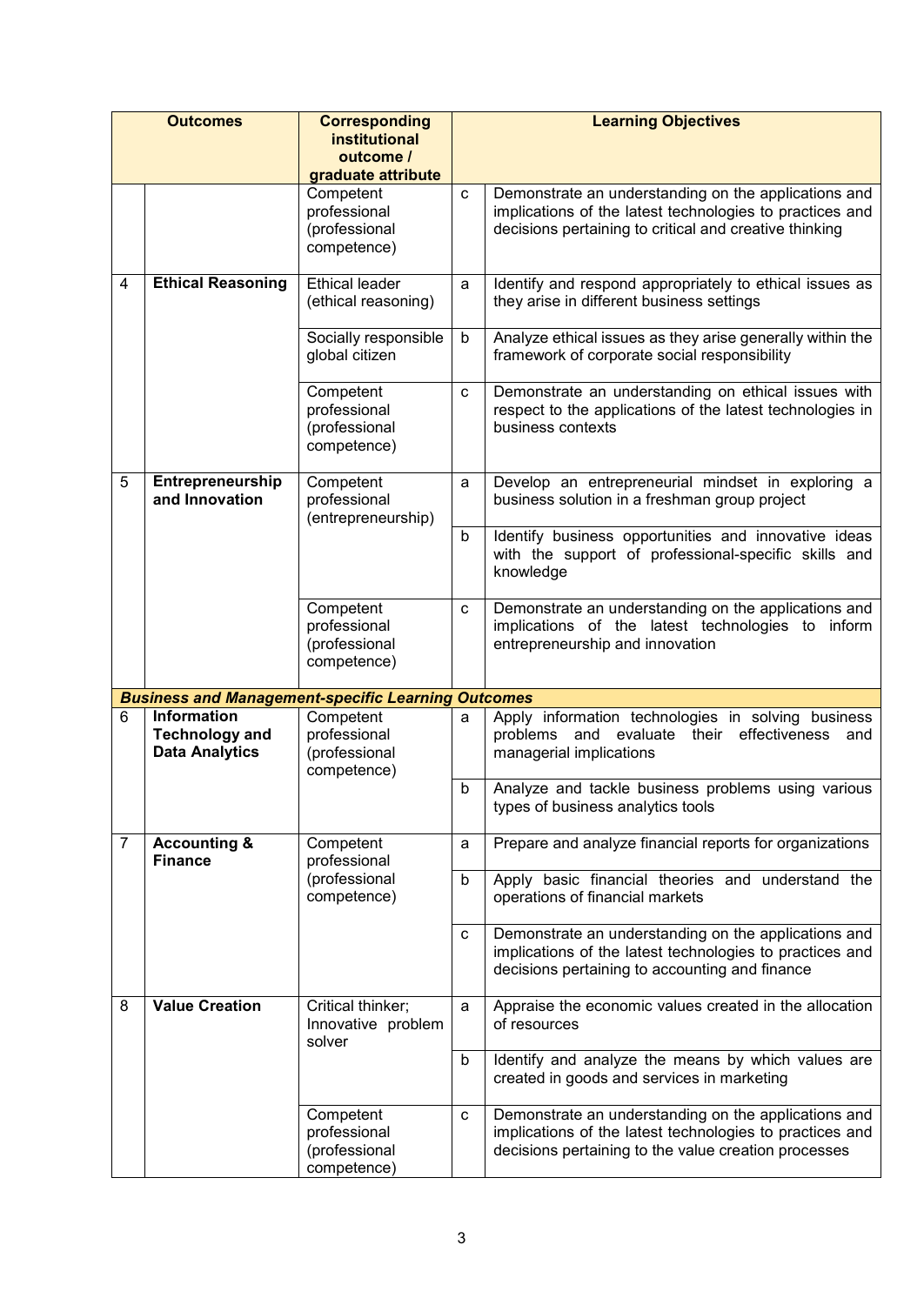| <b>Outcomes</b><br><b>institutional</b> |                                                  | <b>Corresponding</b><br>outcome /                                                                                     |             | <b>Learning Objectives</b>                                                                                                                                                             |
|-----------------------------------------|--------------------------------------------------|-----------------------------------------------------------------------------------------------------------------------|-------------|----------------------------------------------------------------------------------------------------------------------------------------------------------------------------------------|
|                                         |                                                  | graduate attribute                                                                                                    |             |                                                                                                                                                                                        |
| 9                                       | <b>Managing People</b><br>and Organization       | <b>Ethical leader</b><br>(leadership and<br>teamwork;<br>intrapersonal<br>competence;<br>interpersonal<br>competence) | a           | Apply intra-personal and leadership concepts and<br>theories in organizational settings                                                                                                |
|                                         |                                                  | Competent<br>professional<br>(professional<br>competence)                                                             | b           | Explain and analyze the functions of management in<br>organizations: planning, organizing,<br>leading,<br>and<br>controlling                                                           |
|                                         |                                                  |                                                                                                                       | c           | Demonstrate an understanding on the applications and<br>implications of the<br>latest technologies<br>the<br>to<br>management of people and organization                               |
| 10                                      | <b>Strategic Planning</b><br>and Thinking        | Competent<br>professional<br>(professional                                                                            | a           | Apply the models of operations management to guide<br>decision-making in different business settings                                                                                   |
|                                         |                                                  | competence);<br><b>Critical thinker</b>                                                                               | b           | Specify parameters of strategic choice within which<br>business organizations set objectives and take actions                                                                          |
|                                         |                                                  |                                                                                                                       | c           | Demonstrate an understanding on the applications and<br>implications of the latest technologies to strategic<br>options and strategic decision-making                                  |
|                                         | <b>Major-specific Learning Outcome</b>           |                                                                                                                       |             |                                                                                                                                                                                        |
| 11                                      | <b>Major-specific</b><br><b>Learning Outcome</b> | Competent<br>professional<br>(professional<br>competence)                                                             | a           | Have sufficient skills and knowledge to make an<br>immediate contribution to the accountancy profession,<br>and to facilitate the process of continuous professional<br>development    |
|                                         |                                                  | Lifelong learner                                                                                                      | $\mathsf b$ | Recognize the accountancy-specific need for continual<br>learning and self-improvement, and be able to plan,<br>manage and evaluate their own learning for professional<br>development |
|                                         |                                                  | Competent<br>professional<br>(professional<br>competence)                                                             | $\mathbf C$ | Demonstrate an understanding on the applications and<br>implications of the latest technologies to practices and<br>decisions pertaining to the accountancy profession.                |

2.3 PolyU is committed to nurturing competent professionals who are also critical thinkers, effective communicators, innovative problem solvers, lifelong learners, ethical leaders and socially responsible global citizens. The institutional learning outcomes for acquiring these graduate attributes at UG level are appropriately addressed by the totality of the programme learning outcomes. In addition, some generic learning outcomes such as global outlook, sense of social and national responsibility, cultural appreciation and entrepreneurship are also addressed through co-curricular activities offered by faculties, departments and various teaching and learning support units of the University. Students are encouraged to take full use of such opportunities to achieve these learning outcomes.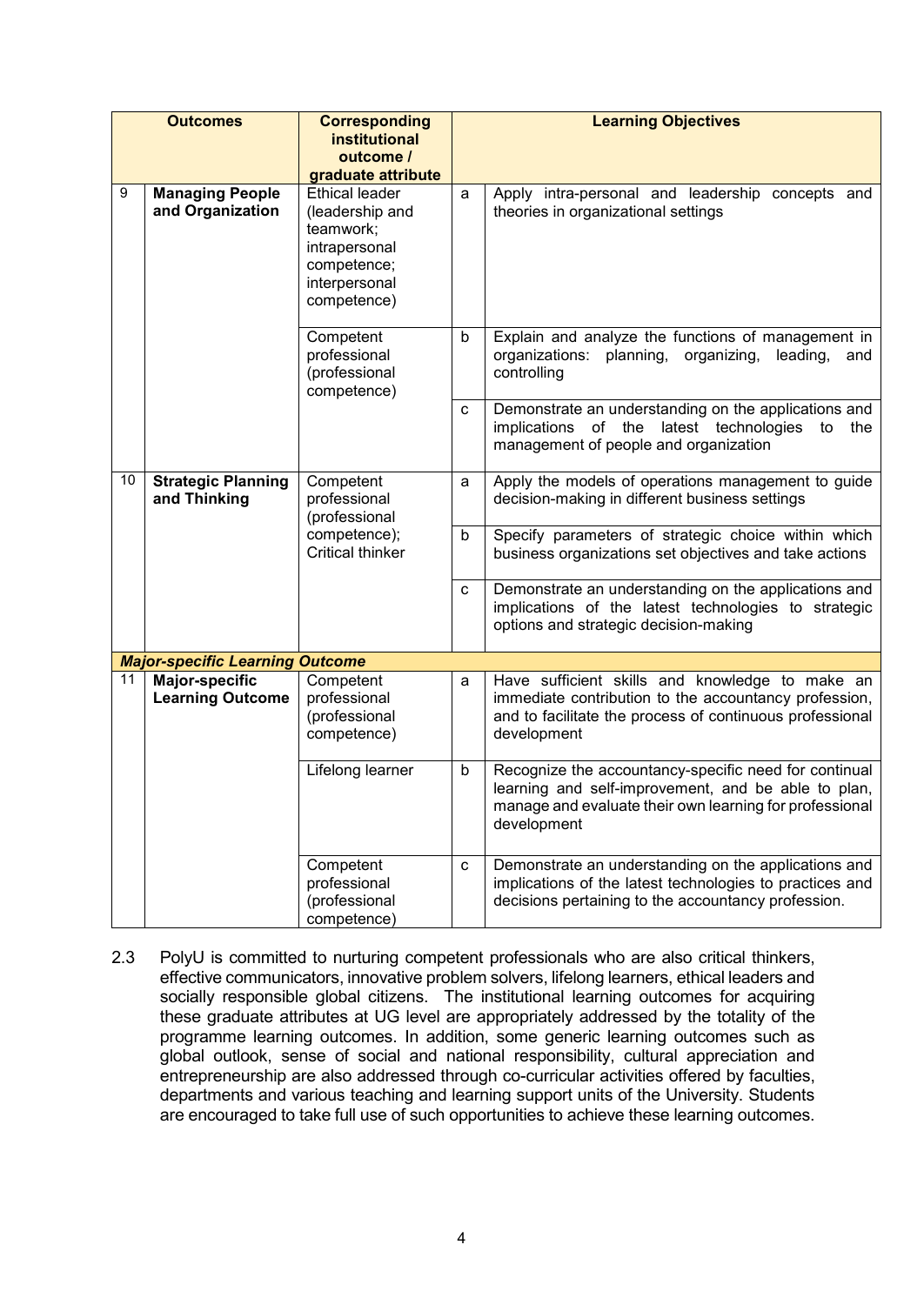## **3) ADMISSION AND REGISTRATION**

- 3.1 This Programme's minimum entrance requirements are the University's General Minimum Entrance Requirements for Bachelor's degree programmes. Please refer to the "General Minimum Entrance Requirements" section for undergraduate degree programmes in the Handbook on Academic Regulations for Taught Programmes (Version for University Calendar) for details.
- 3.2 Please refer to the following sections in the Handbook on Academic Regulations for Taught Programmes (Version for University Calendar) for the requirements of:
	- Subject Exemption
	- Credit Transfer
	- Subject Registration and Withdrawal
	- Duration for completion of a programme
	- Deferment of Study.

#### 3.3 Study Load

- 3.3.1 For students following the progression pattern specified for their programme, they have to take the number of credits and subjects as specified in this Programme Requirement Document for each semester. Students cannot drop those subjects assigned by the Department unless prior approval has been given by the Department.
- 3.3.2 Please refer to the "Study Load" section in the Handbook on Academic Regulations for Taught Programmes (Version for University Calendar) for other details.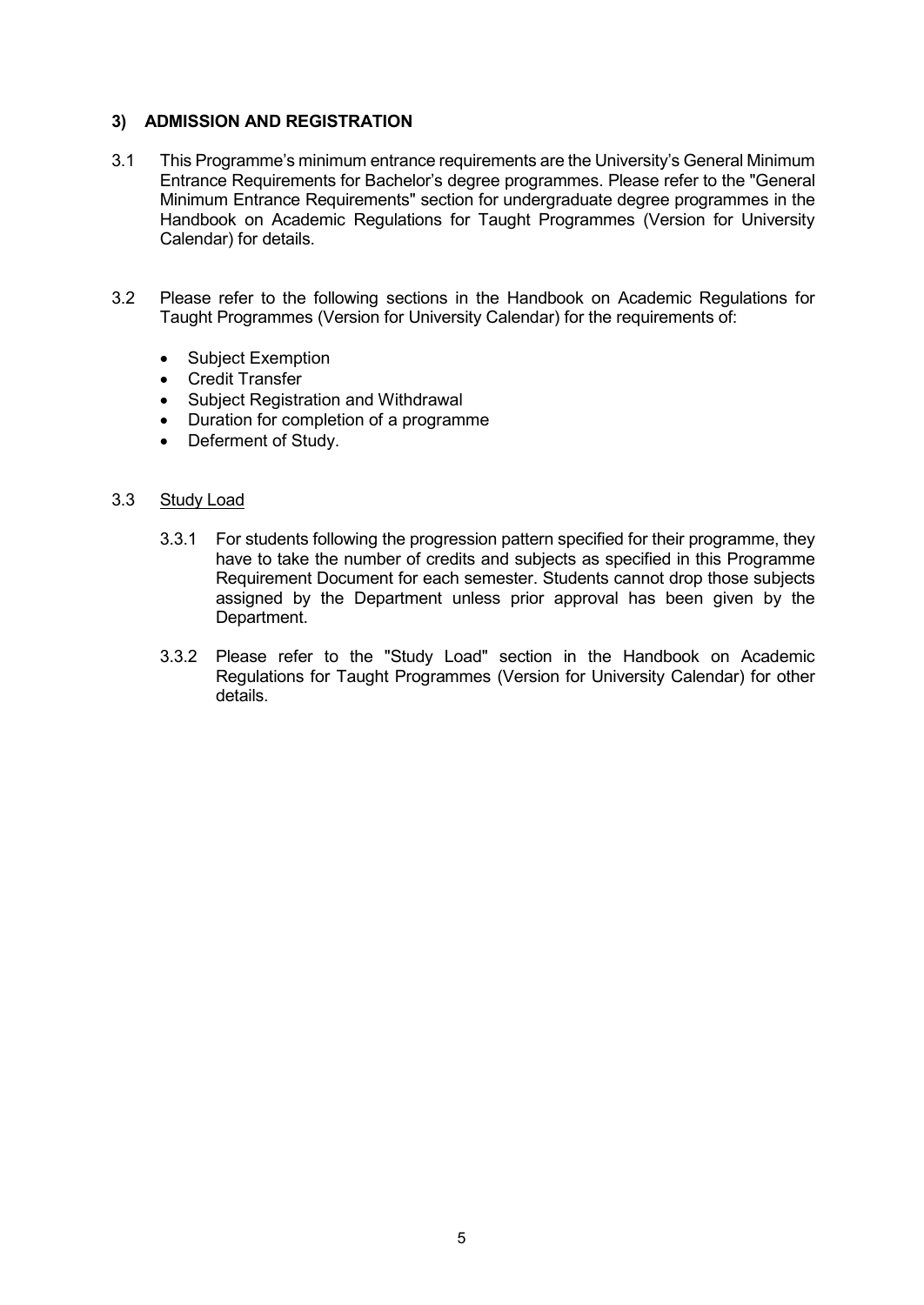## **4) CURRICULUM STRUCTURE**

- 4.1 To qualify for graduation, students must complete **at least 120 academic credits AND 3 training credits in Work-integrated Education (WIE)**.
- 4.2 The 120 academic credits comprise:
	- 30 credits of General University Requirements (GUR);
	- 90 credits of Discipline Specific Requirement (DSR);
	- 9 credits of free elective subjects.

Since 9 credits of GUR subjects can be fulfilled by DSR, students may take **a minimum total of 111 credits in GUR and DSR**.



Minimum credit requirement for graduation =  $120$  academic credits + 3 training credits

## 4.3 General University Requirements (GUR) (30 credits)

The General University Requirements are as follows:

| Areas                                                 | Credits |
|-------------------------------------------------------|---------|
| Language & Communication Requirements (LCR)           | 9       |
| English                                               | (6)     |
| Chinese                                               | (3)     |
| Cluster-Area Requirements (CAR)                       | 12      |
| 3 credits from each of the following 4 cluster areas: |         |
| (A) Human Nature, Relations and Development           | (3)     |
| (B) Community, Organisation and Globalisation         | (3)     |
| (C) History, Cultures and World Views                 | (3)     |
| (D) Science, Technology and Environment               | (3)     |
| and of which                                          |         |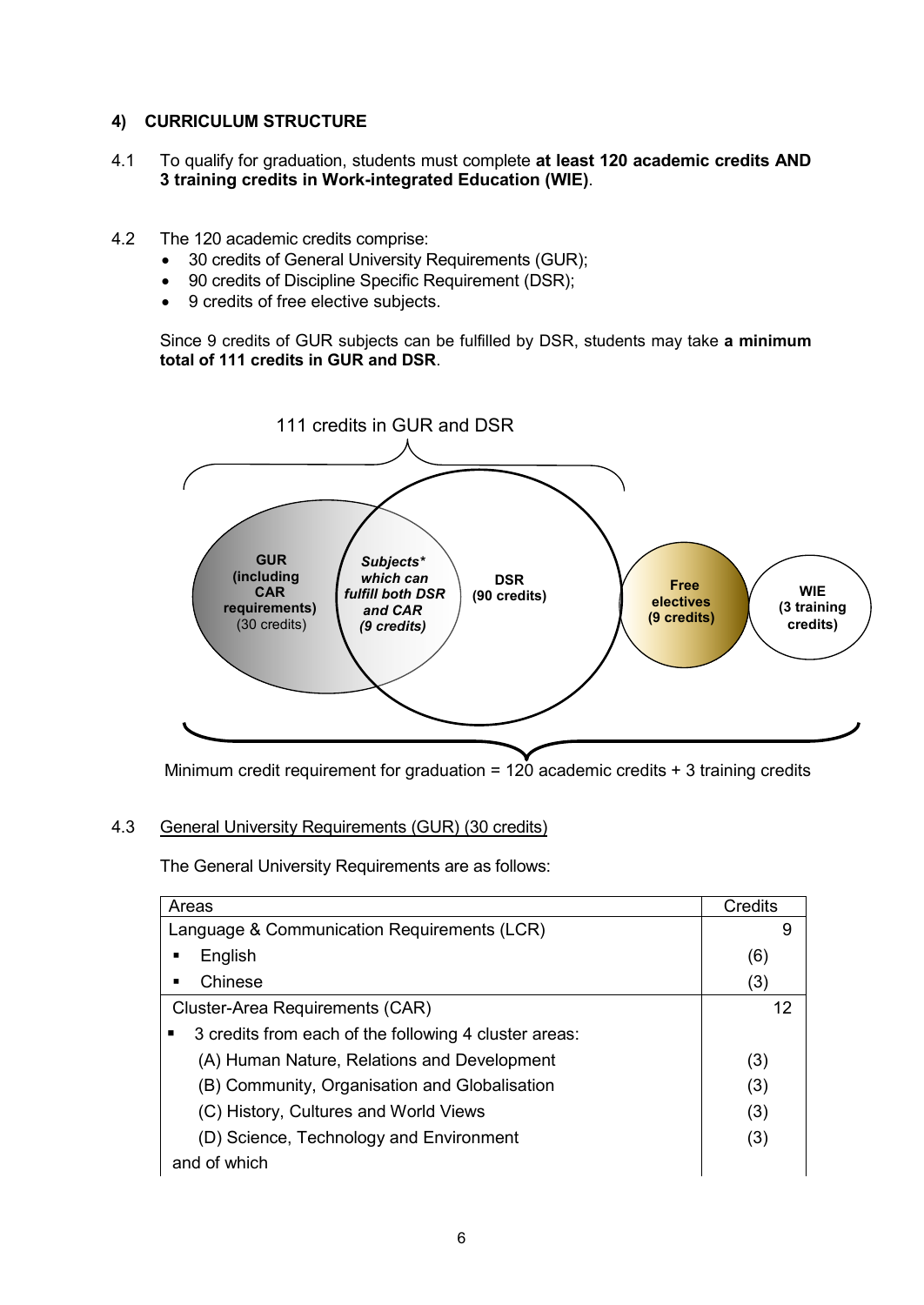| A minimum of 3 credits on subjects designated as "China-<br>٠<br>related"<br>• Students must also fulfil the Reading and Writing requirements<br>in English and Chinese |    |
|-------------------------------------------------------------------------------------------------------------------------------------------------------------------------|----|
| <b>Other Requirements</b>                                                                                                                                               |    |
| Leadership and Intra-personal Development<br>٠                                                                                                                          | 3  |
| Service-Learning<br>$\blacksquare$                                                                                                                                      | 3  |
| Freshman Seminar<br>$\blacksquare$                                                                                                                                      | 3  |
| Healthy Lifestyle (non-credit bearing)<br>٠                                                                                                                             |    |
| <b>Total GUR credits</b>                                                                                                                                                | 30 |

- 4.3.1 Details of GUR for 4-year degree students is available at [https://www.polyu.edu.hk/ogur/student/4yr/gur/.](https://www.polyu.edu.hk/ogur/student/4yr/gur/)
- 4.3.2 Details of GUR for articulation degree and senior year students is available at [https://www.polyu.edu.hk/ogur/student/articulation-degree-programme](https://www.polyu.edu.hk/ogur/student/articulation-degree-programme-structure-senior-year-intakes/)[structure-senior-year-intakes/](https://www.polyu.edu.hk/ogur/student/articulation-degree-programme-structure-senior-year-intakes/)
- 4.3.3 DSR-CAR double-fulfilment subjects in this Programme are listed below:

| <b>DSR</b> subjects                                                                                                             | <b>CAR</b>                                                |
|---------------------------------------------------------------------------------------------------------------------------------|-----------------------------------------------------------|
| 1. APSS111 Introduction to Psychology                                                                                           | CAR(A): Human Nature,<br><b>Relations and Development</b> |
| 2. AF1605 Introduction to Economics<br>3. LGT2106 Principles of Operations<br>Management<br>4. MM2711 Introduction to Marketing | CAR(B): Community,<br>Organisation and Globalisation      |

- 4.3.4 Students who complete a DSR-CAR subject (except remedial subjects) do not have to fulfill the relevant CAR requirement. However, they must take a free elective to make up the credit requirements.
- 4.3.5 DSR subject *MM1051 Tango! Managing Self & Leading Others* fulfills requirement of 'Leadership and Intra-personal Development' under GUR.

## 4.4 Discipline Specific Requirements (DSR) (90 credits)

4.4.1 Core Subjects (57 credits)

| <b>Subject Code</b> |                                                    | <b>Credits</b>       |
|---------------------|----------------------------------------------------|----------------------|
| AF1605*             | Introduction to Economics                          |                      |
| AF2108              | <b>Financial Accounting</b>                        | 3                    |
| AF2110              | <b>Management Accounting 1</b>                     | 3                    |
| AF3313              | <b>Business Finance</b>                            | 3                    |
| AF3513              | <b>Business Law</b>                                | 3                    |
| AF3627              | <b>Global Economic Environment</b>                 | 3                    |
| AMA1501             | Introduction to Statistics for Business            | 3                    |
| APSS111*            | Introduction to Psychology                         | 3                    |
| <b>CLC3221P</b>     | <b>Chinese Language Communication for Business</b> | 3                    |
| <b>ELC3221</b>      | <b>Workplace English for Business Students I</b>   |                      |
|                     |                                                    | <b>Subject Title</b> |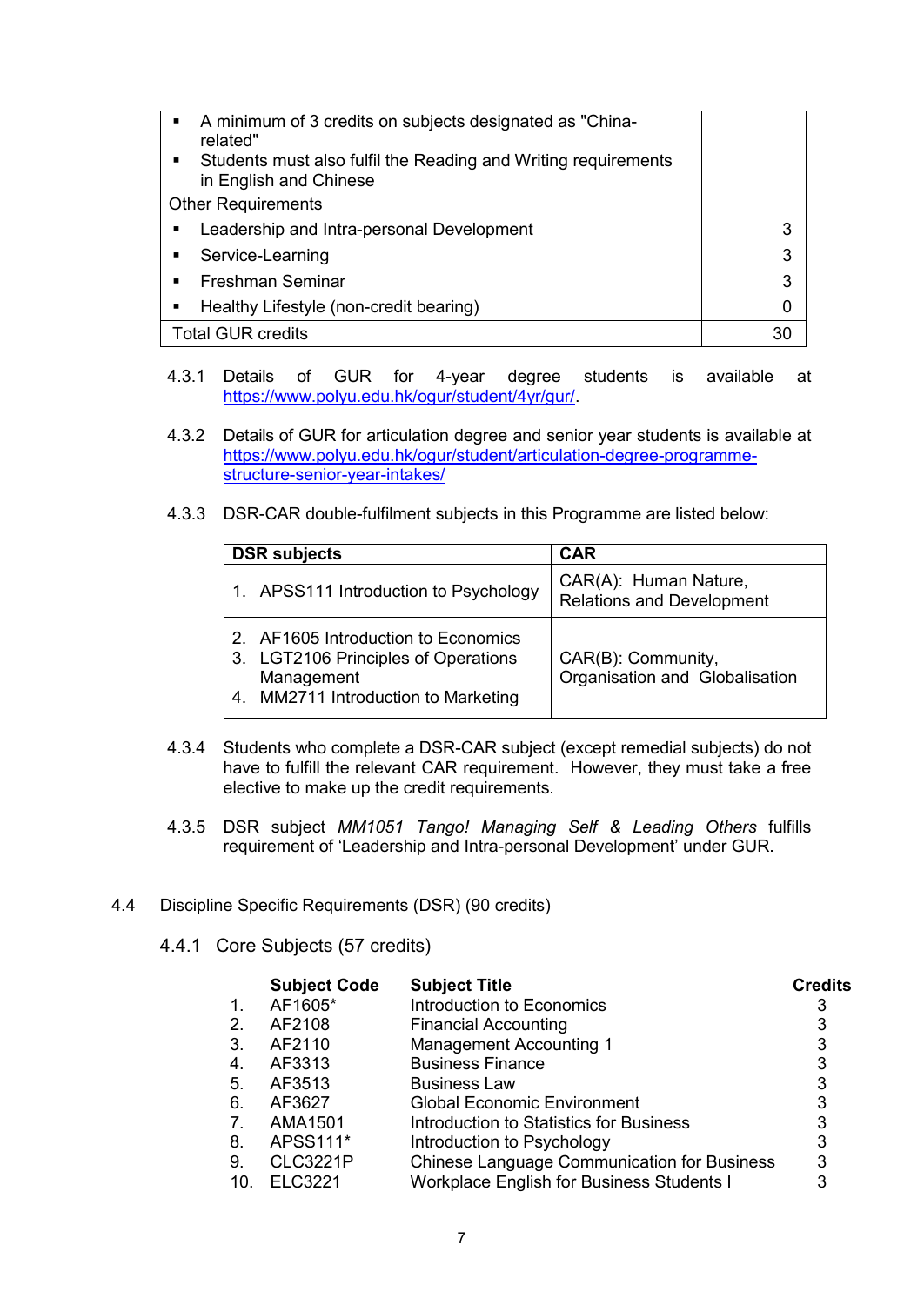| 11. ELC3222  | Workplace English for Business Students II | 3 |
|--------------|--------------------------------------------|---|
| 12. LGT2106* | <b>Principles of Operations Management</b> | 3 |
| 13. LGT3425  | <b>Business Analytics</b>                  | 3 |
| 14. MM1051*  | Tango! Managing Self & Leading Others      | 3 |
| 15. MM2021   | Management & Organisation                  | 3 |
| 16. MM2711*  | Introduction to Marketing                  | 3 |
| 17. MM3422   | <b>Business Information Systems</b>        | 3 |
| 18. MM4311   | <b>Strategic Management</b>                | 3 |
| 19. MM4513   | <b>Corporate Social Responsibility</b>     | 3 |
|              |                                            |   |

- *\* DSR-CAR double-fulfilment subjects*
- 4.4.2 Specialist Subjects (33 credits)

Specialist Compulsory Subjects (10 subjects / 33 credits)

|     | <b>Subject Code</b> | <b>Subject Title</b>                  | <b>Credits</b> |
|-----|---------------------|---------------------------------------|----------------|
| 1.  | AF3110              | Intermediate Accounting 1             | 3              |
| 2.  | AF3111              | Intermediate Accounting 2             | 3              |
| 3.  | AF3112              | <b>Management Accounting 2</b>        | 3              |
| 4.  | AF3210              | Hong Kong Tax Framework               | 3              |
| 5.  | AF3211              | <b>Accounting Information Systems</b> | 3              |
| 6.  | AF3507              | Company Law                           | 3              |
| 7.  | AF4106              | <b>Advanced Financial Accounting</b>  | 3              |
| 8.  | AF4228              | <b>Auditing and Assurance</b>         | 3              |
| 9.  | AF4320              | <b>Corporate Finance</b>              | 3              |
| 10. | AF4912              | <b>Capstone Project</b>               | 6              |
|     |                     |                                       |                |

Suggested Elective Subjects relevant to the programme

|    | <b>Subject Code</b> | <b>Subject Title</b>                            | <b>Credits</b> |
|----|---------------------|-------------------------------------------------|----------------|
|    | AF3212              | Fintech Applications for Accounting and Finance | 3              |
|    |                     | <b>Professionals</b>                            |                |
| 2. | AF3213              | Business Analytics in Accounting and Finance    | 3              |
| 3. | AF4229              | Tax Planning and China Tax                      |                |
|    |                     |                                                 |                |

#### 4.4.3 Free electives (9 credits)

In addition to the minimum total 111 credits for GUR and DSR, students are required to take 9 credits of free electives. Students may wish to consider making use of the 9 credits of free electives for pursuing a Minor. The credit requirement for a Minor is 18, at least 9 credits of which should be at Level 3 or above. Subject to approval by the Minor-offering department, students may count up to 6 credits from their Major/GUR (including LCR subjects at proficient level) towards their chosen Minor.

#### 4.5 Work-Integrated Education (3 training credits)

Students will need to complete AF3002 Work-Integrated Education to earn 3 training credits.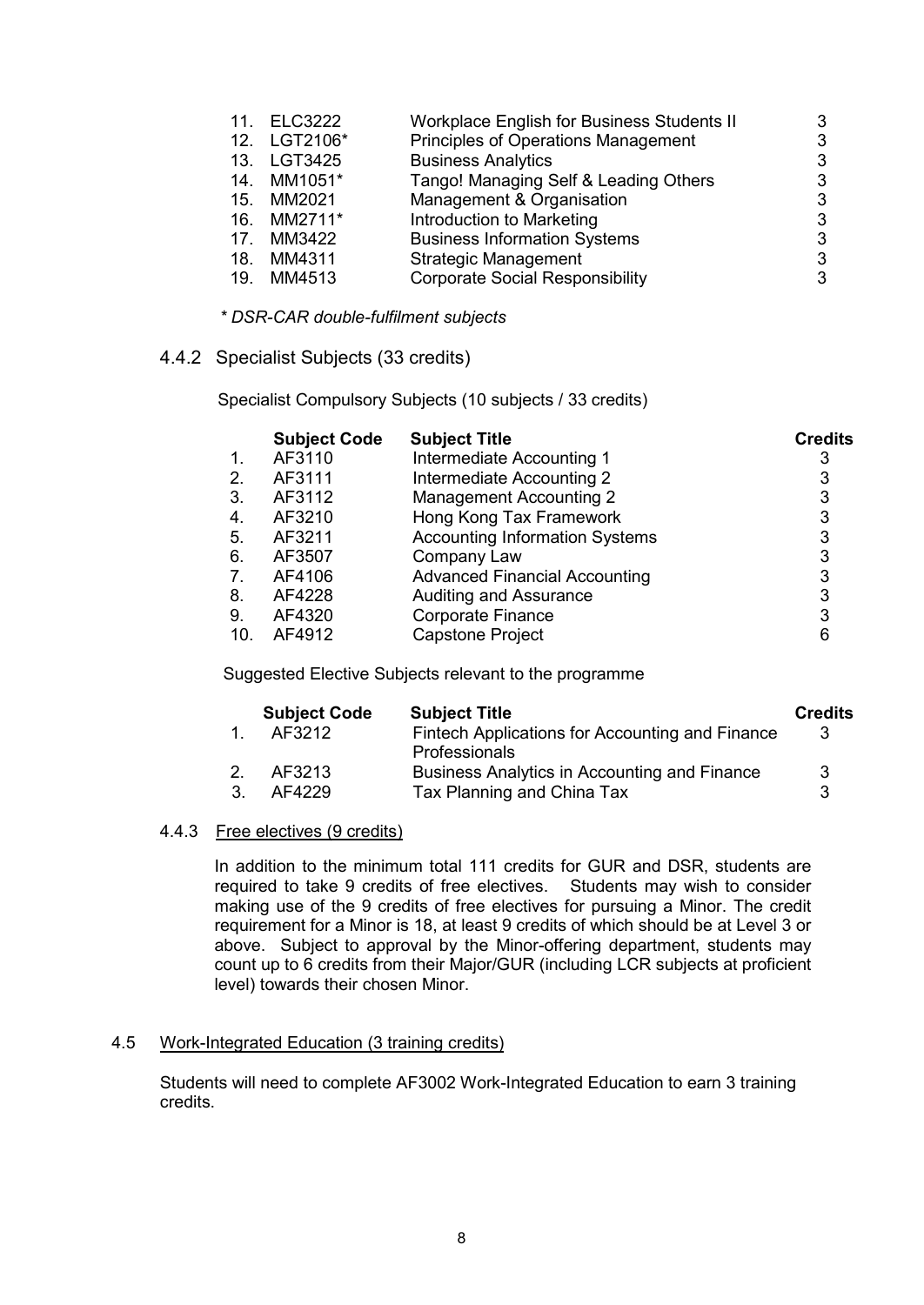## 4.6 Indicative Progression Pattern

An indicative progression pattern for the programme / discipline-specific requirements (DSR) of BBA (Hons) in Accountancy is shown below. As this is a credit-based programme, these are indicative and students may choose to proceed at a slower or faster pace. However, it is anticipated that the great majority of students will follow these or similar patterns. Subjects which are in particularly high demand may be offered more than once per year, which would give students additional flexibility in determining their own pattern of progression. The maximum study load that a student can take in a semester is 21 credits.

| Suggested<br>Semester                                                             | Code                | Subject                                            | Credit                    |  |  |
|-----------------------------------------------------------------------------------|---------------------|----------------------------------------------------|---------------------------|--|--|
|                                                                                   |                     |                                                    |                           |  |  |
| Year 1 (Semester 1)<br>Introduction to Economics <sup>*</sup><br>1<br>AF1605<br>3 |                     |                                                    |                           |  |  |
| $\overline{1}$                                                                    | <b>APSS111</b>      | Introduction to Psychology*                        | $\overline{3}$            |  |  |
| 1                                                                                 |                     | LCR-English 1                                      | $\overline{3}$            |  |  |
| 1                                                                                 |                     | LCR-Chinese 1                                      | $\overline{3}$            |  |  |
| 1                                                                                 | FB1003              | Freshman Seminar                                   | $\overline{3}$            |  |  |
|                                                                                   |                     |                                                    | 15                        |  |  |
|                                                                                   |                     | Year 1 (Semester 2)                                |                           |  |  |
| $\overline{2}$                                                                    | AMA1501             | <b>Introduction to Statistics for Business</b>     | $\mathbf{3}$              |  |  |
| $\overline{2}$                                                                    | AF2108              | <b>Financial Accounting</b>                        | $\overline{3}$            |  |  |
| $\overline{2}$                                                                    | MM3422              | <b>Business Information Systems</b>                | $\overline{3}$            |  |  |
| $\overline{2}$                                                                    |                     | LCR-English 2                                      | $\overline{3}$            |  |  |
| $\overline{2}$                                                                    |                     | CAR <sub>C</sub>                                   | 3                         |  |  |
| $\overline{2}$                                                                    |                     | <b>Healthy Lifestyle</b>                           | $\overline{0}$            |  |  |
|                                                                                   |                     |                                                    | 15                        |  |  |
|                                                                                   | Year 2 (Semester 1) |                                                    |                           |  |  |
| 1                                                                                 | AF2110              | <b>Management Accounting 1</b>                     | $\ensuremath{\mathsf{3}}$ |  |  |
| 1                                                                                 | AF3110              | Intermediate Accounting 1                          | $\sqrt{3}$                |  |  |
| 1                                                                                 | AF3513              | <b>Business Law</b>                                | $\overline{3}$            |  |  |
| 1                                                                                 | AF3627              | <b>Global Economic Environment</b>                 | $\overline{3}$            |  |  |
| 1                                                                                 | MM1051              | Tango! Managing Self & Leading Others <sup>*</sup> | $\overline{3}$            |  |  |
| 1                                                                                 | MM2021              | Management and Organisation                        | $\overline{3}$            |  |  |
|                                                                                   |                     |                                                    | 18                        |  |  |
| Year 2 (Semester 2)                                                               |                     |                                                    |                           |  |  |
| $\boldsymbol{2}$                                                                  | AF3111              | Intermediate Accounting 2                          | $\overline{3}$            |  |  |
| $\overline{2}$                                                                    | AF3112              | <b>Management Accounting 2</b>                     | $\overline{3}$            |  |  |
| $\overline{2}$                                                                    | <b>ELC3221</b>      | <b>Workplace English for Business Students I</b>   | $\overline{3}$            |  |  |
| $\overline{2}$                                                                    | MM2711              | Introduction to Marketing*                         | $\overline{3}$            |  |  |
| $\overline{2}$                                                                    | MM3425              | <b>Business Analytics</b>                          | $\mathsf 3$               |  |  |
|                                                                                   |                     |                                                    | $\overline{15}$           |  |  |
|                                                                                   |                     | Year 3 (Semester 1)                                |                           |  |  |
| 1                                                                                 | AF3210              | Hong Kong Tax Framework                            | $\ensuremath{\mathsf{3}}$ |  |  |
| 1                                                                                 | AF3211              | <b>Accounting Information Systems</b>              | $\overline{3}$            |  |  |
| $\mathbf{1}$                                                                      | AF3313              | <b>Business Finance</b>                            | $\overline{3}$            |  |  |
| $\overline{1}$                                                                    | <b>ELC3222</b>      | <b>Workplace English for Business Students II</b>  | $\overline{3}$            |  |  |
| 1 or $2$                                                                          |                     | Service-Learning                                   | $\overline{3}$            |  |  |
|                                                                                   |                     |                                                    | $\overline{15}$           |  |  |

#### **Indicative Progression Pattern for 4-year Degree Students**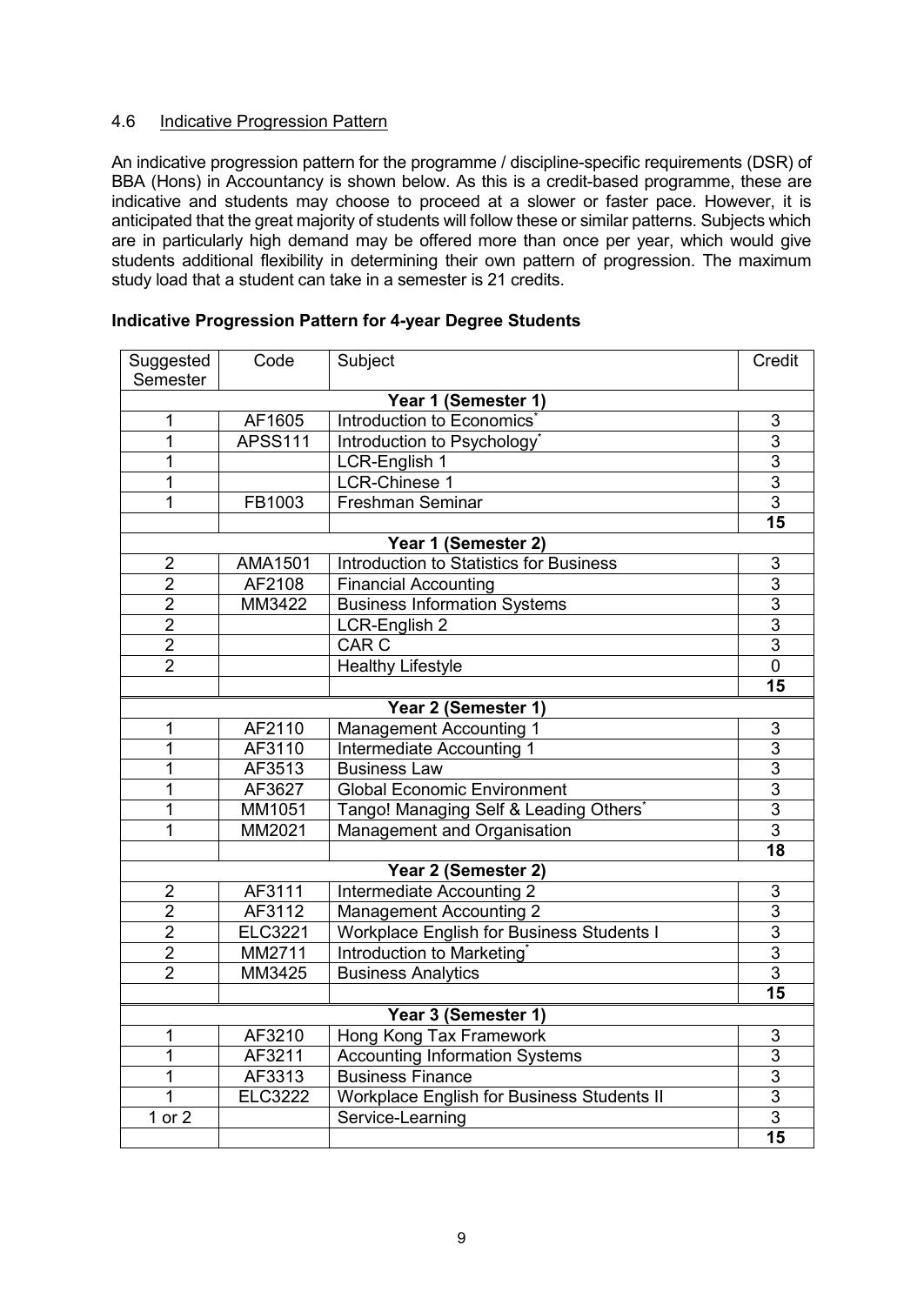| Year 3 (Semester 2)                 |                 |                                                    |                |
|-------------------------------------|-----------------|----------------------------------------------------|----------------|
| $\overline{2}$                      | AF3507          | Company Law                                        | 3              |
| $\overline{2}$                      | AF4228          | <b>Auditing and Assurance</b>                      | 3              |
| $\overline{2}$                      | <b>CLC3221P</b> | <b>Chinese Language Communication for Business</b> | 3              |
| $\overline{2}$                      | LGT2106         | Principles of Operations Management*               | $\overline{3}$ |
| $\overline{2}$                      |                 | Free Elective 1                                    | $\overline{3}$ |
|                                     |                 |                                                    | 15             |
| Year 4 (Semester 1)                 |                 |                                                    |                |
|                                     | AF4106          | <b>Advanced Financial Accounting</b>               | 3              |
|                                     | AF4320          | <b>Corporate Finance</b>                           | 3              |
|                                     | AF4513          | <b>Corporate Social Responsibility</b>             | 3              |
|                                     | AF4912          | Capstone Project                                   |                |
|                                     |                 | <b>CARD</b>                                        | 3              |
|                                     |                 |                                                    | 12             |
| Year 4 (Semester 2)                 |                 |                                                    |                |
| $\overline{2}$                      | AF4912          | Capstone Project (cont.)                           | 6              |
| $\overline{2}$                      | MM4311          | <b>Strategic Management</b>                        | 3              |
| $\overline{2}$                      |                 | Free Elective 2                                    | $\overline{3}$ |
| $\overline{2}$                      |                 | Free Elective 3                                    | 3              |
|                                     |                 |                                                    | 15             |
| Total minimum academic credits: 120 |                 |                                                    |                |
| plus                                |                 |                                                    |                |
| Training credits in WIE (AF3002): 3 |                 |                                                    |                |

*\* DSR and CAR double-fulfilment subjects*

The syllabi of the above-mentioned subjects are available at [https://af.polyu.edu.hk/study/subject-syllabi/.](https://af.polyu.edu.hk/study/subject-syllabi/)

## **Indicative Progression Pattern for Senior Year Students (2-year pattern for students admitted on senior year basis – AD/HD holders)**

| Suggested           | Code            | Subject                                            | Credit |  |
|---------------------|-----------------|----------------------------------------------------|--------|--|
| Semester            |                 |                                                    |        |  |
| Year 1 (Semester 1) |                 |                                                    |        |  |
|                     |                 | CAR C                                              | 3      |  |
|                     | AF2108          | <b>Financial Accounting</b>                        | 3      |  |
|                     | AF2110          | <b>Management Accounting 1</b>                     | 3      |  |
|                     | AF3513          | <b>Business Law</b>                                | 3      |  |
|                     | AF4513          | <b>Corporate Social Responsibility</b>             | 3      |  |
|                     | <b>ELC3221</b>  | <b>Workplace English for Business Students I</b>   | 3      |  |
|                     |                 |                                                    | 18     |  |
| Year 1 (Semester 2) |                 |                                                    |        |  |
| 2                   | AF3110          | Intermediate Accounting 1                          | 3      |  |
| $\overline{2}$      | AF3112          | <b>Management Accounting 2</b>                     | 3      |  |
| $\overline{2}$      | AF3313          | <b>Business Finance</b>                            | 3      |  |
| $\overline{2}$      | AF3507          | Company Law                                        | 3      |  |
| $\overline{2}$      | <b>CLC3221P</b> | <b>Chinese Language Communication for Business</b> | 3      |  |
| $\overline{2}$      | <b>ELC3222</b>  | <b>Workplace English for Business Students II</b>  | 3      |  |
|                     |                 |                                                    | 18     |  |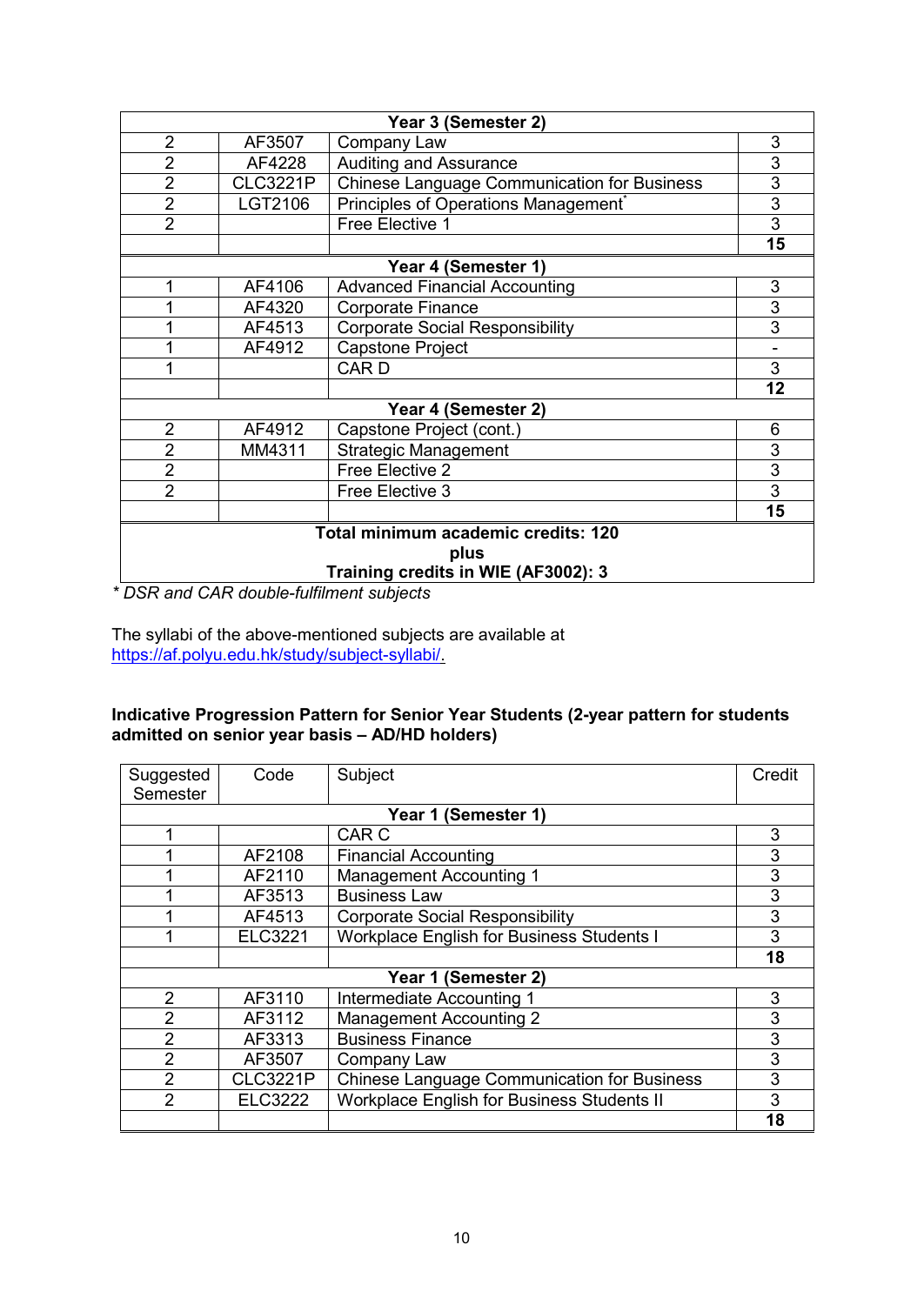| Year 2 (Semester 1)                 |        |                                       |    |
|-------------------------------------|--------|---------------------------------------|----|
|                                     |        | CAR D                                 | 3  |
|                                     | AF3111 | Intermediate Accounting 2             | 3  |
|                                     | AF3210 | Hong Kong Tax Framework               | 3  |
|                                     | AF3211 | <b>Accounting Information Systems</b> | 3  |
|                                     | AF4912 | <b>Capstone Project</b>               |    |
|                                     |        | Service-Learning                      | 3  |
|                                     |        |                                       | 15 |
| Year 2 (Semester 2)                 |        |                                       |    |
| $\overline{2}$                      | AF4106 | <b>Advanced Financial Accounting</b>  | 3  |
| $\overline{2}$                      | AF4228 | <b>Auditing and Assurance</b>         | 3  |
| $\overline{2}$                      | AF4320 | <b>Corporate Finance</b>              | 3  |
| 2                                   | AF4912 | Capstone Project (cont.)              | 6  |
| 2                                   | MM4311 | <b>Strategic Management</b>           | 3  |
|                                     |        |                                       | 18 |
| Total minimum academic credits: 69  |        |                                       |    |
| plus                                |        |                                       |    |
| Training credits in WIE (AF3002): 3 |        |                                       |    |

Notes:

(1) The indicative progression pattern is for illustration purpose.

(2) Depending on an individual's academic merits, the credit requirement for graduation is between 63 and 69.

The syllabi of the above-mentioned subjects are available at [https://af.polyu.edu.hk/study/subject-syllabi/.](https://af.polyu.edu.hk/study/subject-syllabi/)

## 4.7 Minor Study

A Minor programme is a collection of subjects totalling 18 credits with at least 50% (9 credits) of the subjects at Level 3 or above. Please refer to the section of "Minor Study" section in the Handbook on Academic Regulations for Taught Programmes (Version for University Calendar) for details.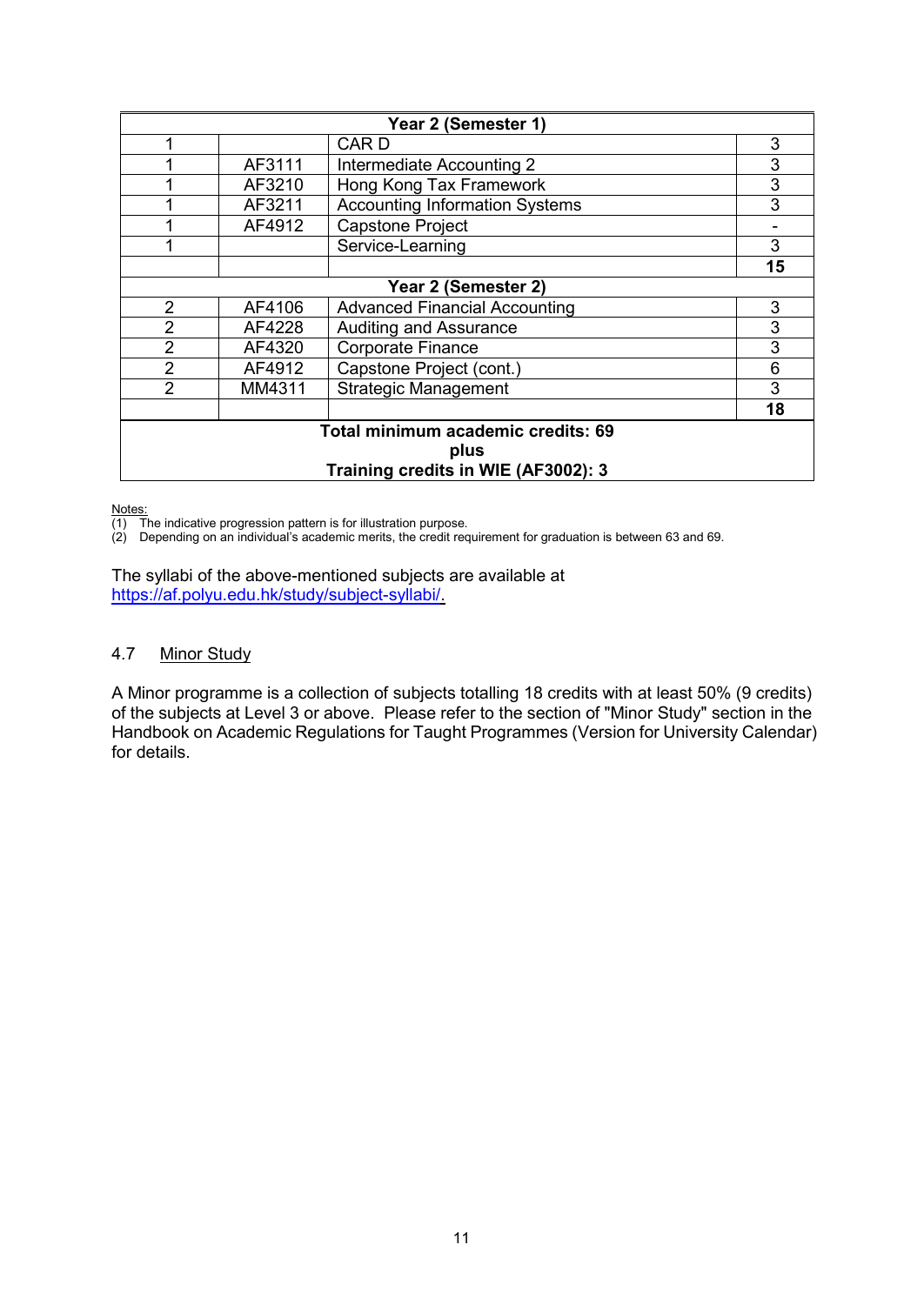## **5) WORK-INTEGRATED EDUCATION (WIE)**

- 5.1 AF3002 Work-Integrated Education WIE (3 training credits) is a mandatory component of the curriculum. It is "work-based learning experiences which take place in an organizational context relevant to a student's future profession, or the development of generic skills that will be valuable in that profession". An essential and compulsory component in the Faculty's BBA education, WIE facilitates the integration of knowledge, skills, and competences between the classroom and the real-world, thus equipping students with valuable work experience as well as practical readiness for full-time employment upon graduation.
- 5.2 Students are required to obtain a "Pass" in the subject **AF3002 Work-Integrated Education** upon graduation, i.e. successfully complete at least 100 hours of placement in one organization. A maximum 10 hours each can come from WIE related training workshops and from taking on a leadership role in a student association, e.g. The Hong Kong Polytechnic University Students' Union, Faculty of Business Students' Association, Accounting and Finance Society, Logistics and Maritime Studies Society, or Management and Marketing Society. The WIE fulfillment will be recorded under "Other Fulfillment" in SRS System as well.

## 5.3 Learning Objectives of WIE

At the end of WIE, the student should be able to:

## **Areas of Personal Development**

- a. Appreciate his/her own learning style and determine the best approach to enhancing his/her learning;
- b. Appreciate his/her own learning and development needs and chart his/her learning and development plan for the next 3-5 years;
- c. Make informed choices/preferences for his/her career and formulate a suitable plan for achieving it.

## **Areas of Workplace Appreciation**

- a. Understand the issues involved in the practical application of the skills, knowledge and information acquired in the University environment;
- b. Appreciate the requirements and demands of the real-world work environment, especially in the industry/sector where WIE was done so as to facilitate the smooth transition to full-time employment after graduation;
- c. Identify factors in organizational culture that influence sustainable competitive advantage, excellence, and progress.

## **Areas of Key Skills**

- a. Develop strategic approaches to anticipate and handle challenges;
- b. Analyze problems and strategize solutions;
- c. Appreciate the computing skills he/she has acquired, determine areas that require further development, and make plans to achieve them;
- d. Communicate effectively and confidently;
- e. Work effectively individually as well as in teams.
- 5.4 WIE Requirements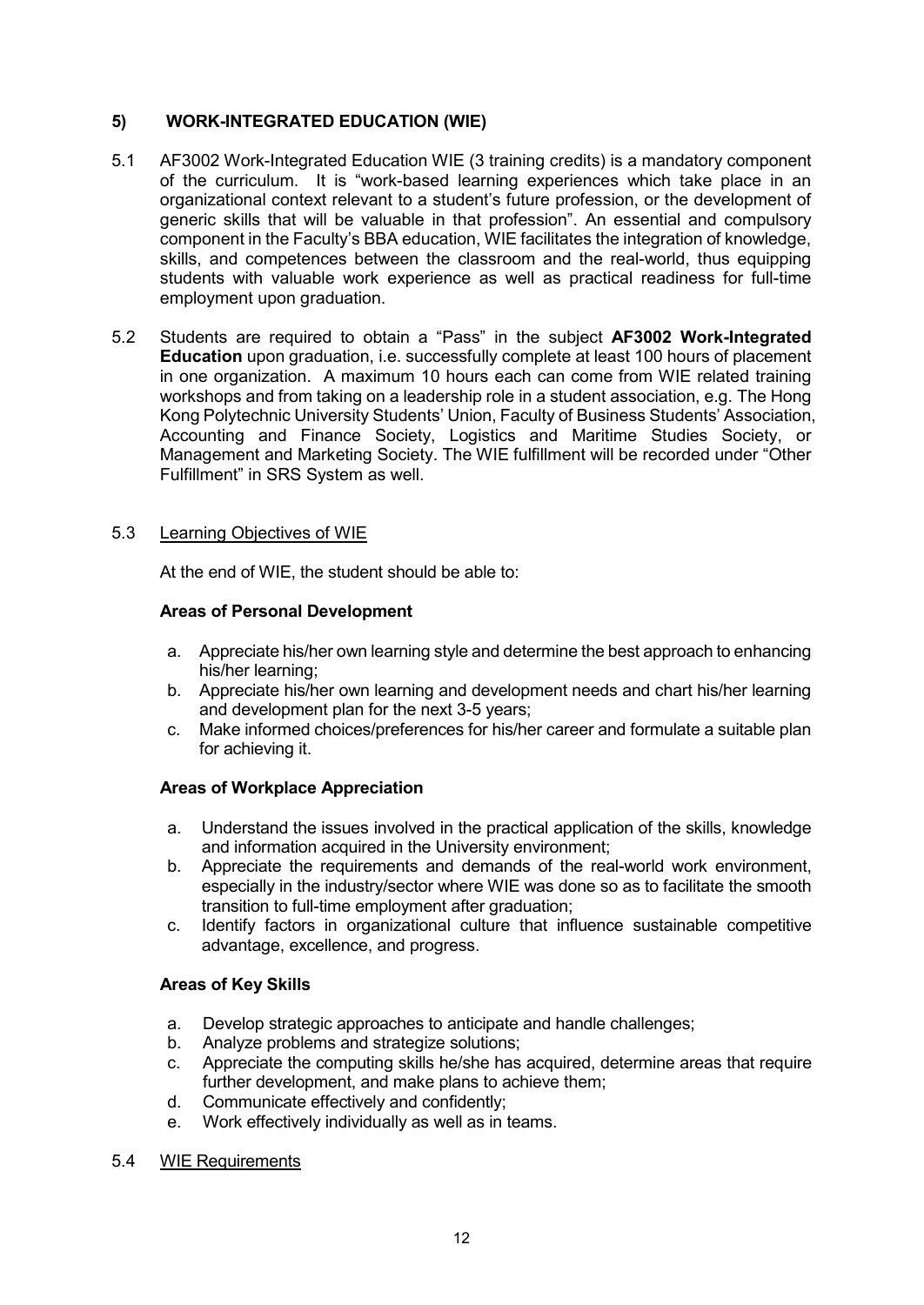- 5.4.1 Students must acquire at least 3 'WIE credits' (classified as training credits) in addition to the required academic credits to be eligible for graduation and are highly recommended to complete the requirement before promotion to the final year of study.
- 5.4.2 Students may choose to fulfil the minimum 100-hour requirement through placement in one organization.
- 5.4.3 Students can undertake more than one WIE placement, but each WIE placement should preferably be at least 100 hours to make it more meaningful.
- 5.4.4 All work for WIE credits must be structured and measurable, where structured means that objectives are set for the work experience before it begins and measurable means that the attainment of those objectives is monitored and attested to by a person other than the student, usually the internship supervisor at the organization where the work is done.
- 5.4.5 All work for WIE credits must take place in an organizational context relevant to the degree programme for which the student is enrolled, OR must demonstrate that it develops generic transferable skills relevant to that programme.
- 5.4.6 WIE credits can be achieved through full-time, part-time, or project work done locally or overseas.
- 5.4.7 Students may participate in internship secured by themselves and/or the Faculty, their School or Department and the Office of Careers and Placement Services (CAPS). Internship placements secured by students must be approved by their Department WIE Coordinator in order for the hours to be counted towards achieving their WIE credits.
- 5.4.8 In general, it is recommended that students start their WIE internships after two semesters of studies at PolyU.
- 5.4.9 Students are encouraged to prepare for their WIE placements through a series of workshops and seminars organized by the University. Up to ten (10) hours of approved WIE training can be counted towards WIE work hours.
- 5.4.10 Students can also accumulate up to ten (10) hours of required WIE work hours from taking on a leadership role in a recognized student association as stipulated in section 5.2 above.

## 5.5 Compensation and Regulatory Matters

- 5.5.1 WIE does not necessarily have to be paid. In general, the University will make no payment to students for WIE, and any payment by employers will be at the employers' discretion.
- 5.5.2 If there is an employment relationship between the student and the WIE offering organization, both the Minimum Wage Ordinance [\(https://www.labour.gov.hk/eng/news/mwo.htm\)](https://www.labour.gov.hk/eng/news/mwo.htm) and the MPF Ordinance (https://www.mpfa.org.hk/en/mpf-system/mandatory-contributions/employees) should be applied. However, these are subject to Employment Ordinance (http://www.labour.gov.hk/eng/legislat/content2.htm) that may apply during the internship period.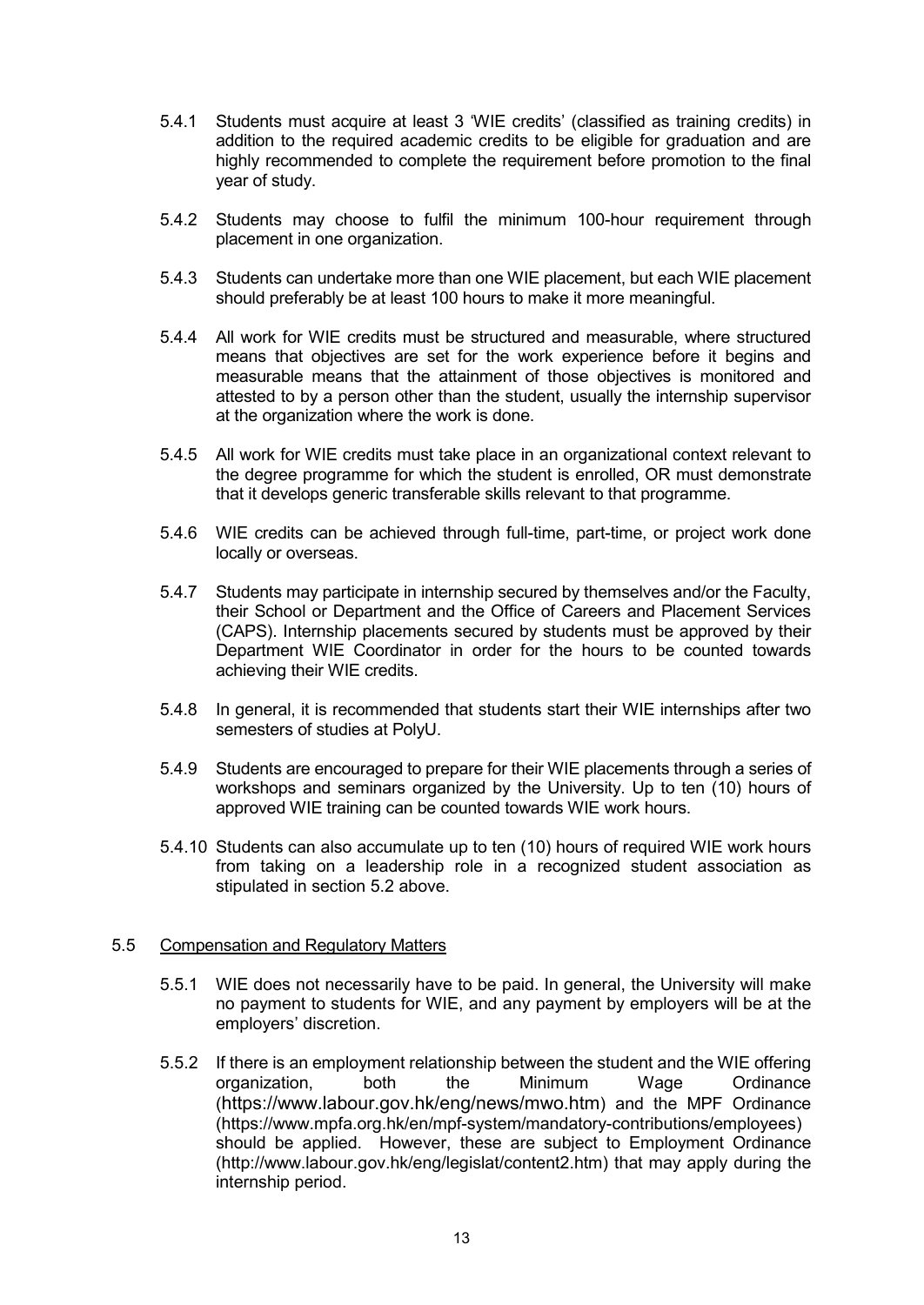- 5.5.3 The University covers all students under the Group Personal Accident Insurance scheme which is applied world-wide. Students going on internship placements outside Hong Kong are encouraged to take up additional travel insurance.
- 5.5.4 Students going on internship placements on the Chinese Mainland or at international locations may apply for the University's Offshore WIE Sponsorship (OWS), offered via the Office of Careers and Placement Services (CAPS).
- 5.5.5 Non-local students are not exempted from WIE. However, they are required to obtain a valid "No Objection Letter" (NOL) issued by the Hong Kong Immigration Department (IMMD) before any engagement in a university recognized internship in Hong Kong.
- 5.5.6 The WIE requirements do not apply to students on exchange in the University.

#### 5.6 WIE Placement Procedures

- 5.6.1 WIE placement opportunities and relevant WIE announcements are made available year-round to relevant students via FB WIE Online System. It is the students' responsibility to search for suitable placements and follow the respective application procedures and deadlines.
- 5.6.2 Suitable candidates will be selected from a shortlist of applicants through tests and/or interviews (individual or group) by the Department WIE Office as well as the WIE partner organizations.
- 5.7 WIE Assessments
	- 5.7.1 Assessment of WIE will be on a pass/fail basis, based upon:
		- a. An initial statement from the student on the objectives and duration of the work; and
		- b. A statement from the student's employer(s) confirming the duration of the work and satisfactory performance; and
		- c. A Self-Evaluation/Reflection by the student.

These three requirements need to be met for every WIE activity.

- 5.7.2 As with every course of study in their degree programme, students should note that it is their responsibility to secure the necessary 3 training credits for graduation.
- 5.7.3 Students should take note that their termination of internships without valid reason(s) or their being terminated from their internships will render them to have failed the WIE activity.
- 5.8 Information on WIE
	- 5.8.1 Further information and updates on WIE are available at departmental websites as well as through students' campus emails regularly.
	- 5.8.2 Students should contact their Department WIE Coordinator for assistance should they have questions and queries.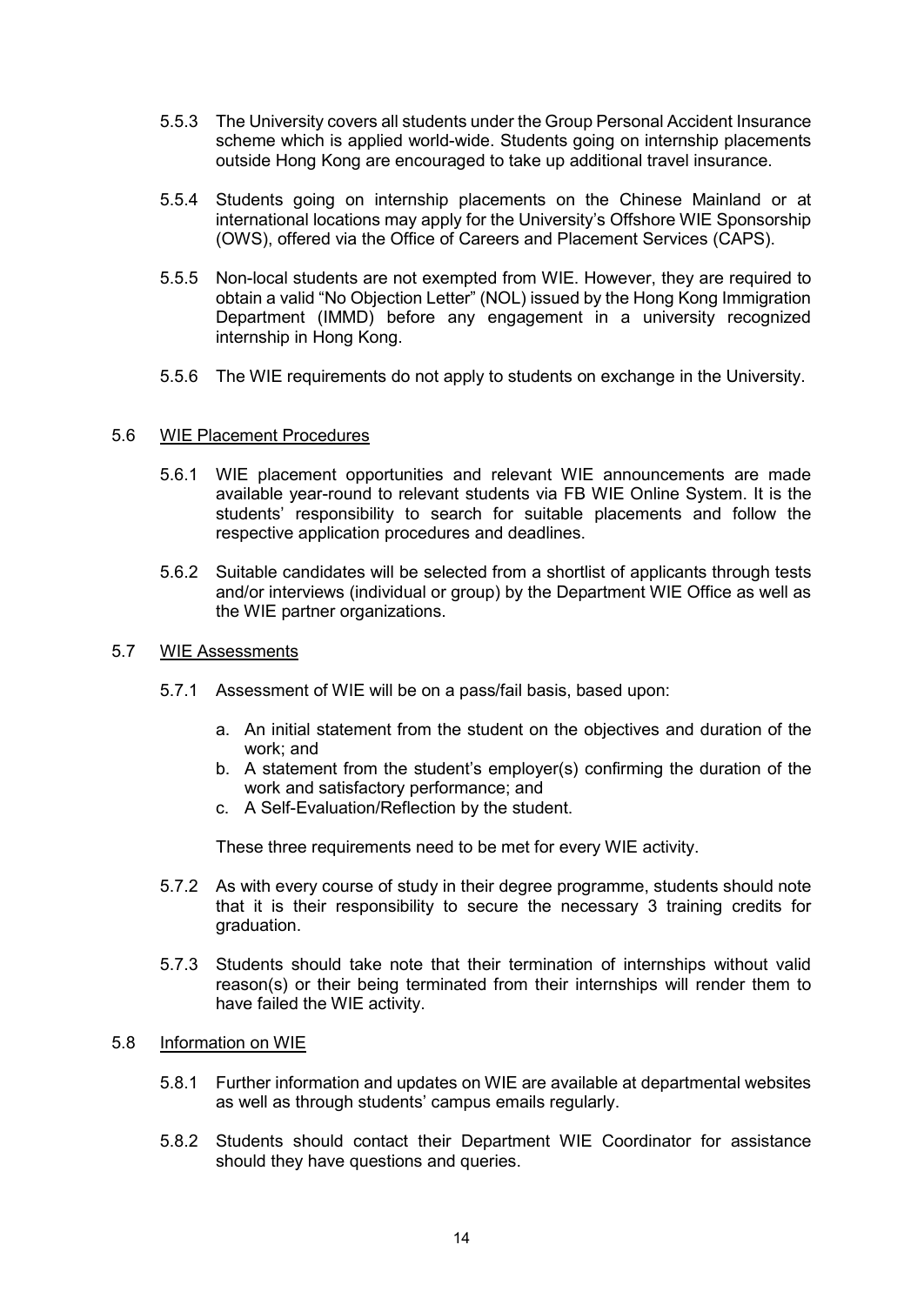## **6) EXAMINATION AND ASSESSMENT**

6.1 This Programme is governed by the University's General Assessment Regulations (GAR). Please refer to the "General Assessment Regulations" in the Handbook on Academic Regulations for Taught Programmes (Version for University Calendar) for details. Programme-specific assessment regulations are further set out here.

#### 6.2 Assessment Methods

- 6.2.1 Students' performance in a subject shall be assessed by continuous assessment and/or examinations as deemed appropriate. Where both methods are used, the weighting of each in the overall subject grade is stated in relevant programme/subject documents.
- 6.2.2 At the beginning of each semester, the subject teacher should inform students of the details of the methods of assessments to be used within the assessment framework as specified in relevant programme/subject documents.
- 6.2.3 To ensure that students' English capabilities are better developed, every subject offered by FB Departments contains some significant elements of individual writing tasks in English.

#### 6.3 Grading

The Work-Integrated Education training credits will not be counted in the GPA calculation.

#### 6.4 Guidelines for Award Classification

- 6.4.1 The guidelines for award classification are set out in this section. In using these guidelines, the Board of Examiners shall exercise its judgement in coming to its conclusions as to the award for each student, and where appropriate, may use other relevant information.
- 6.4.2 The Weighted GPA will be used as a guide for helping to determine award classifications.

Weighted GPA will be computed as follows:

Weighted GPA = 
$$
\frac{\sum_{n=1}^{N} \text{Subject Grade Point}_n \times \text{Subject Credit Value}_n \times W_n}{\sum_{n=1}^{N} \text{Subject Credit Value}_n \times W_n}
$$

where  $W_n$  = weighting to be assigned according to the level of the subject

*N* = number of all subjects counted in GPA calculation as set out in "Guidelines for award classification" section in the Handbook on Academic Regulations for Taught Programmes (Version for University Calendar)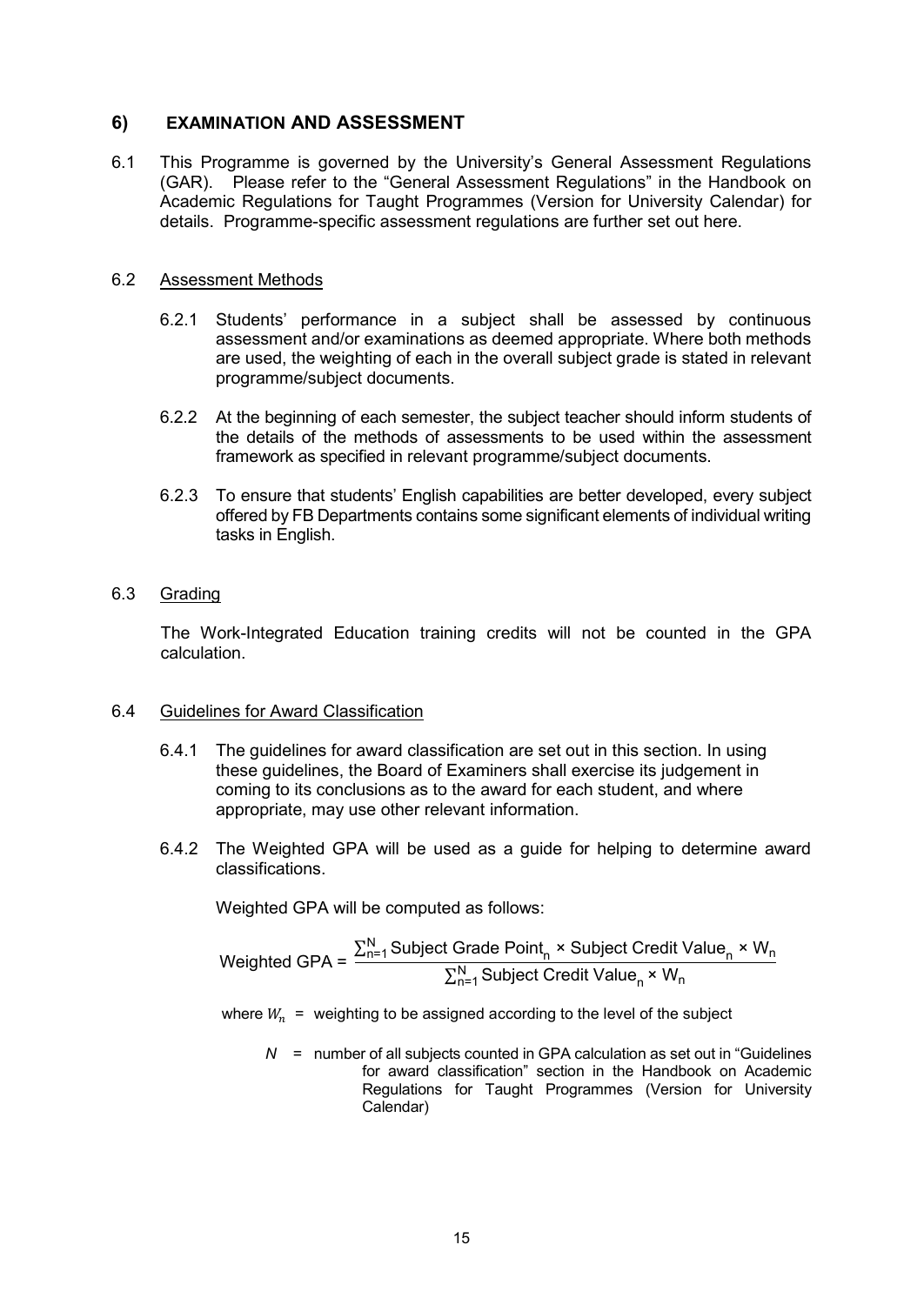6.4.4 The level weightings assigned will be applied across all subjects of the same level within a programme. The weighting of each level is a measure of the relevance of the level to the classification of the award. The weights applicable to this Programme are as follows:

| Level 1 subjects | 0.2 |
|------------------|-----|
| Level 2 subjects | 0.2 |
| Level 3 subjects | 0.3 |
| Level 4 subjects | 0.3 |

The Weighted GPA ranges from 0.00 to 4.30.

#### 6.5 Student Appeals against Examination Results

Appeal may lead to a change in the subject grade, which may go upward as well as downward, upon completion of reviewing the appeal case.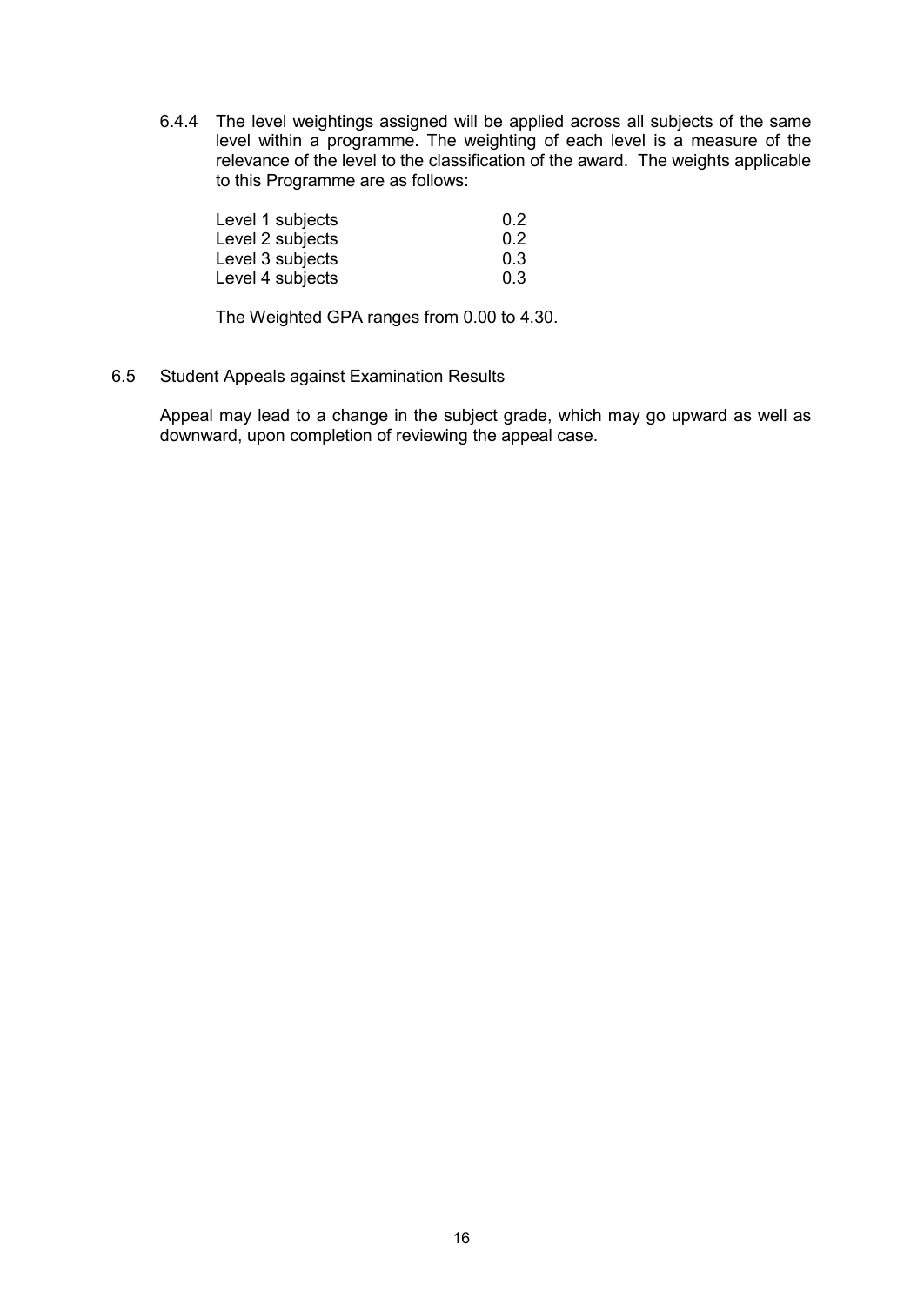## **7) ACADEMIC ADVISING**

7.1 There are two systems of academic advising at PolyU: a) Department-based academic advising; and b) academic advising at the institutional level at the Student Affairs Office (SAO). While the former system is primarily related to advising on students' Major studies and Minor / Free Elective studies (via Academic Advisor in the Department / Faculty), the latter system attempts to help students with matters related to General University Requirements (GUR) and study plans via advising provided by Academic Advising Officers at SAO.

## 7.2 Academic Advising in Department

- 7.2.1 After a student embarks on his/her Major, he/she will be assigned to a full-time academic staff in his/her Department who will act as his/her Academic Advisor throughout his/her study at PolyU. The primary role of the Academic Advisor is to facilitate his/her choice of his/her Major study and Minor/Free electives, if applicable. Students are expected to take initiative to consult their Academic Advisors before subject registration when there is a need. If students take less than the minimum allowable credits or more than the maximum allowable credits in a semester, they will need the approval of their Programme Leaders via the Academic Advisors.
- 7.2.2 Students are expected to meet with their Academic Advisors periodically (at least once a year individually or in group) to discuss their academic plans and aspirations. They are also encouraged to consult their Academic Advisors especially when they are on academic probation/ de-registration.

## 7.3 Roles and Responsibilities of Academic Advisees

Students/Academic Advisees are expected to:

- a) Take personal responsibility for their academic decisions, plans and outcomes.
- b) Be familiar with the academic advising policies, resources and infrastructure at PolyU.
- c) Understand their Major/Minor requirements and the General University Requirements and monitor their own progress with reference to the graduation requirements.
- d) Develop study plans which enable them to complete their undergraduate degrees at PolyU.
- e) Attend academic advising sessions offered by the Departments/Faculties and the Student Affairs Office (SAO).
- f) Be prepared for academic advising. Understand their academic progress before meeting their Academic Advisors.
- g) If they have any questions regarding their academic studies, they should raise them at the academic advising meetings.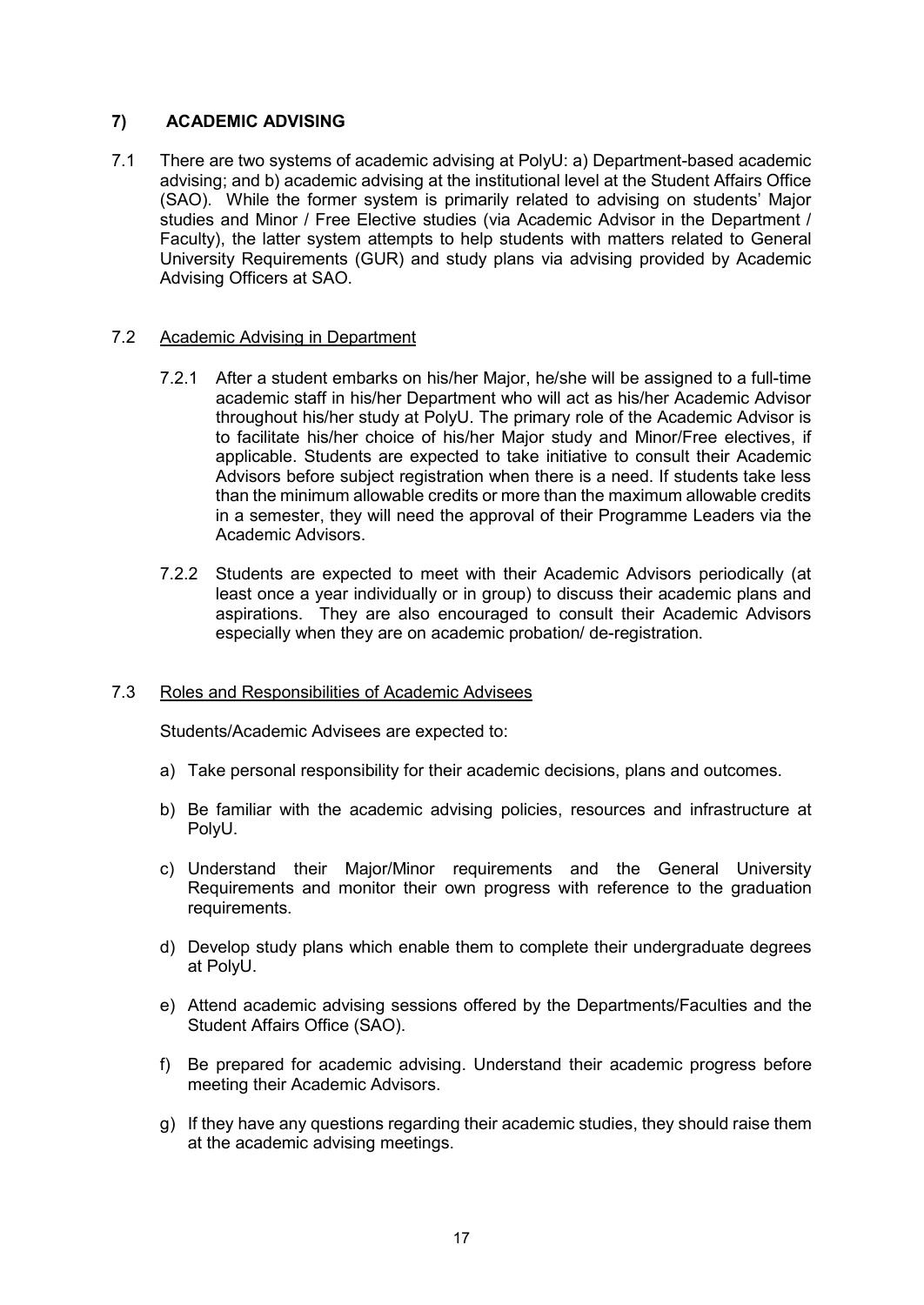- h) Have an open mind and be ready to seriously consider advice given by teachers, Academic Advisors and other staff.
- i) Read the e-mails and letters sent to them by their Academic Advisors in their Departments/Faculties and SAO Academic Advising Officers.
- j) Visit the Departmental academic advising websites and the SAO website at least once a semester for updates and new information.
- k) Seek help as early as possible. It is a sign of courage.
- l) Enjoy their academic advising experience at PolyU.

#### 7.4 Useful Links

Academic Advising website in AF: <https://af.polyu.edu.hk/experience/academic-advising>

Website of Student Affairs Office (SAO): [https://www.polyu.edu.hk/sao/cws/academic-advising/academic-advising/what-is](https://www.polyu.edu.hk/sao/cws/academic-advising/academic-advising/what-is-academic-advising/)[academic-advising/#](https://www.polyu.edu.hk/sao/cws/academic-advising/academic-advising/what-is-academic-advising/)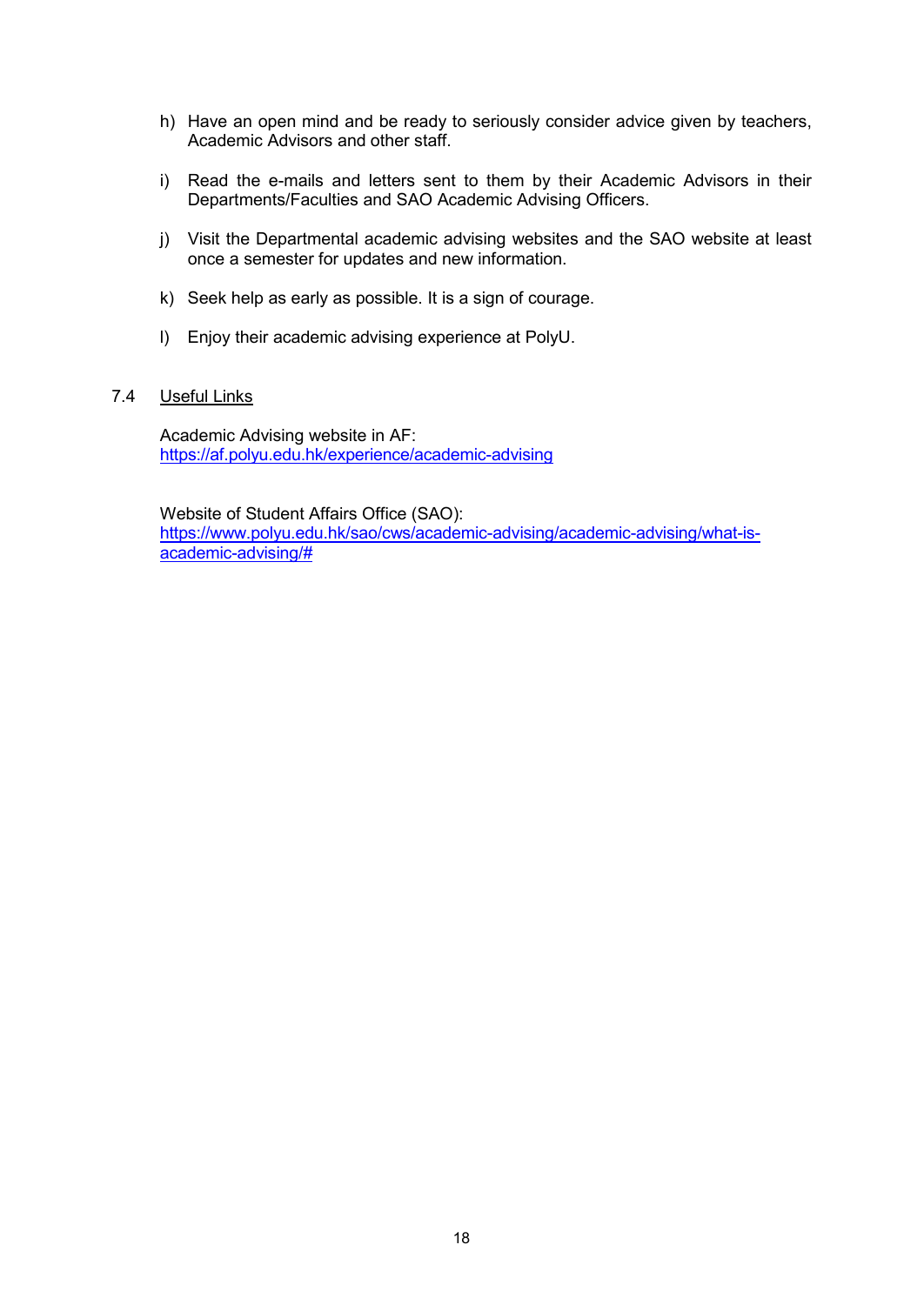## **8) CODE OF CONDUCT FOR STUDENTS IN THE FACULTY OF BUSINESS**

8.1 The University Student Handbook contains a comprehensive statement on Academic Integrity which every student should be aware of. In particular, every student should read, and act on, the sections related to plagiarism and bibliographic referencing.

#### 8.2 Plagiarism

- 8.2.1 Plagiarism refers to the act of using the creative works of others (e.g. ideas, words, images or sound, etc.) in one's own work without proper acknowledgement of the sources.
- 8.2.2 Students are required to submit their original work and avoid any possible suggestion of plagiarism in the work they submit for grading or credit.
- 8.2.3 The University/Faculty views plagiarism, whether committed intentionally or because of ignorance or negligence, as a serious disciplinary offence. Excuses such as "not knowing what is required" or "not knowing how to do it" will not be accepted.
- 8.2.4 Depending on the seriousness of the plagiarism cases, they may be referred to the Student Discipline Committee for investigation and decision. If a student is found guilty of the alleged offence, penalties considered appropriate by the Committee may be imposed. These may include:
	- suspension of studies for a specified period of time;
	- expulsion for a specified period or indefinitely; and
	- any other penalties as considered appropriate.

#### 8.3 Classroom Behaviour

- 8.3.1 The expected classroom behaviour of students in the Faculty of Business are explained below. Students who consistently fail to meet these expectations may be excluded from classes or subject to disciplinary action.
- 8.3.2 It is GOOD MANNERS to:
	- Be punctual for classes. If you are late for a good reason, apologize to the teacher. You have caused them inconvenience. You are also interfering with other students' learning.
	- Sit at the front in lecture theatres. It is rude to crowd at the back, leaving the lecturer talking to rows of empty seats at the front.
	- Respond to the lecturers when they ask questions.

## 8.3.3 It is BAD MANNERS to:

• Talk in class when the lecturer is addressing you. It is rude to the lecturer and disturbing for others in the class.